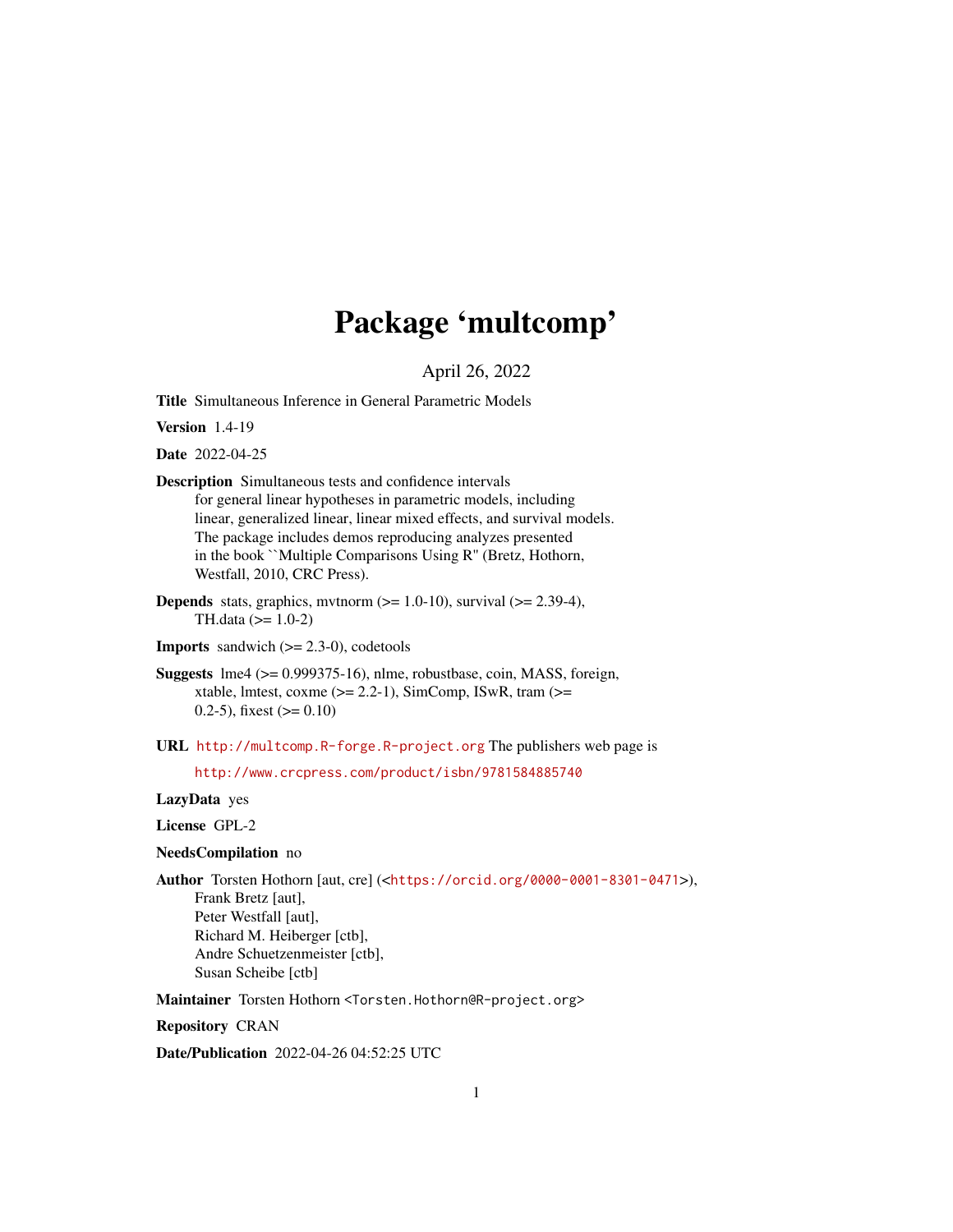# <span id="page-1-0"></span>R topics documented:

|       |           | $\overline{2}$ |
|-------|-----------|----------------|
|       |           | $\overline{4}$ |
|       |           | 5              |
|       |           | 6              |
|       |           | 8              |
|       |           | -9             |
|       | detergent |                |
|       |           |                |
|       |           |                |
|       |           |                |
|       |           |                |
|       | mmm       |                |
|       |           |                |
|       |           |                |
|       |           |                |
|       |           |                |
|       |           |                |
|       |           |                |
|       |           |                |
|       | waste     |                |
| Index |           | 35             |
|       |           |                |

adevent *Adverse Events Data*

# Description

Indicators of 28 adverse events in a two-arm clinical trial.

#### Usage

data(adevent)

# Format

A data frame with 160 observations on the following 29 variables.

- E1 a factor with levels no event event
- E2 a factor with levels no event event
- E3 a factor with levels no event event
- E4 a factor with levels no event event
- E5 a factor with levels no event event
- E6 a factor with levels no event event
- E7 a factor with levels no event event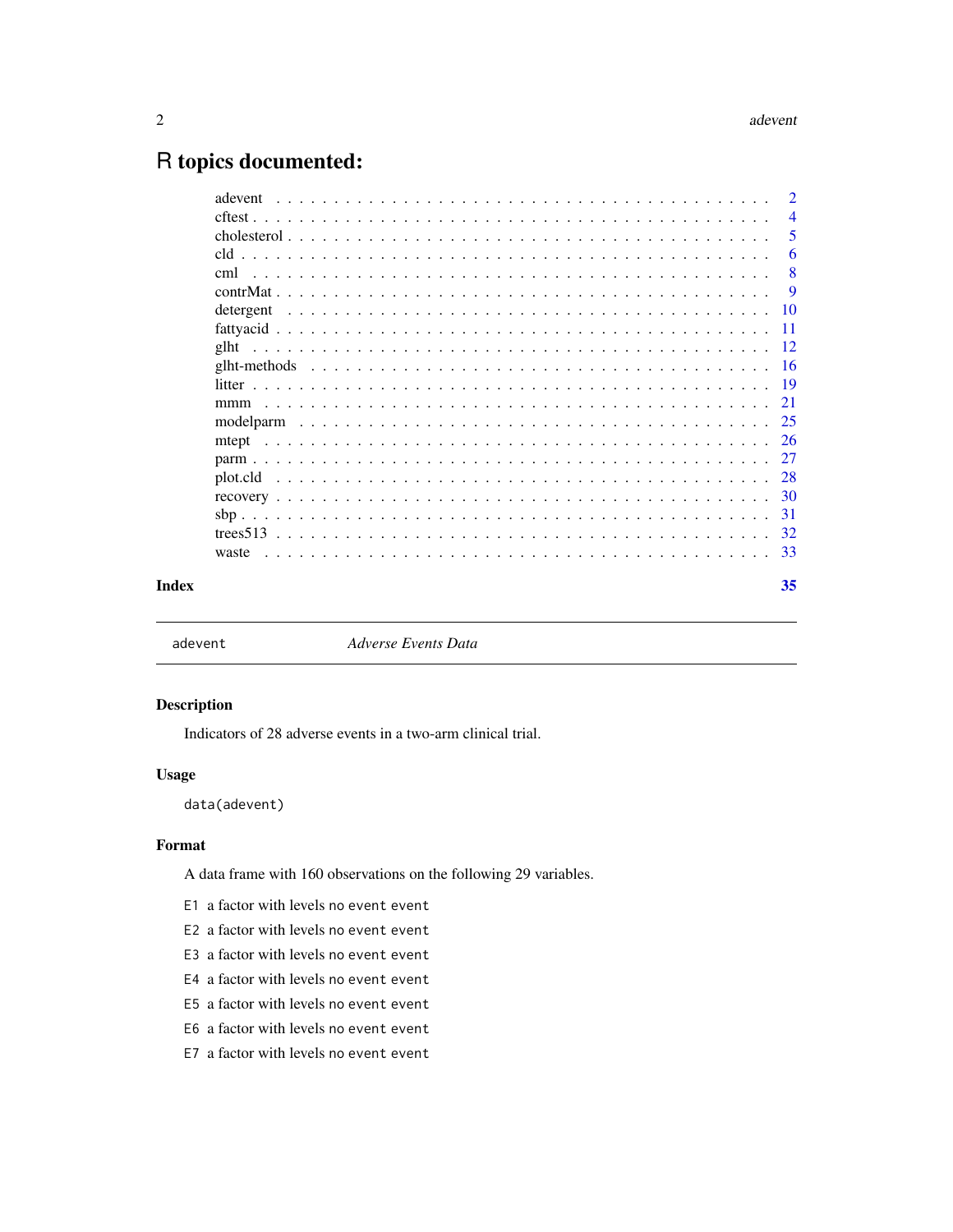#### adevent 3

E8 a factor with levels no event event

- E9 a factor with levels no event event
- E10 a factor with levels no event event
- E11 a factor with levels no event event
- E12 a factor with levels no event event
- E13 a factor with levels no event event
- E14 a factor with levels no event event
- E15 a factor with levels no event event
- E16 a factor with levels no event event
- E17 a factor with levels no event event
- E18 a factor with levels no event event
- E19 a factor with levels no event event
- E20 a factor with levels no event event
- E21 a factor with levels no event event
- E22 a factor with levels no event event
- E23 a factor with levels no event event
- E24 a factor with levels no event event
- E25 a factor with levels no event event
- E26 a factor with levels no event event
- E27 a factor with levels no event event
- E28 a factor with levels no event event
- group group indicator.

# Details

The data is provided by Westfall et al. (1999, p. 242) and contains binary indicators of 28 adverse events (E1,..., E28) for two arms (group).

#### Source

P. H. Westfall, R. D. Tobias, D. Rom, R. D. Wolfinger, Y. Hochberg (1999). *Multiple Comparisons and Multiple Tests Using the SAS System*. Cary, NC: SAS Institute Inc.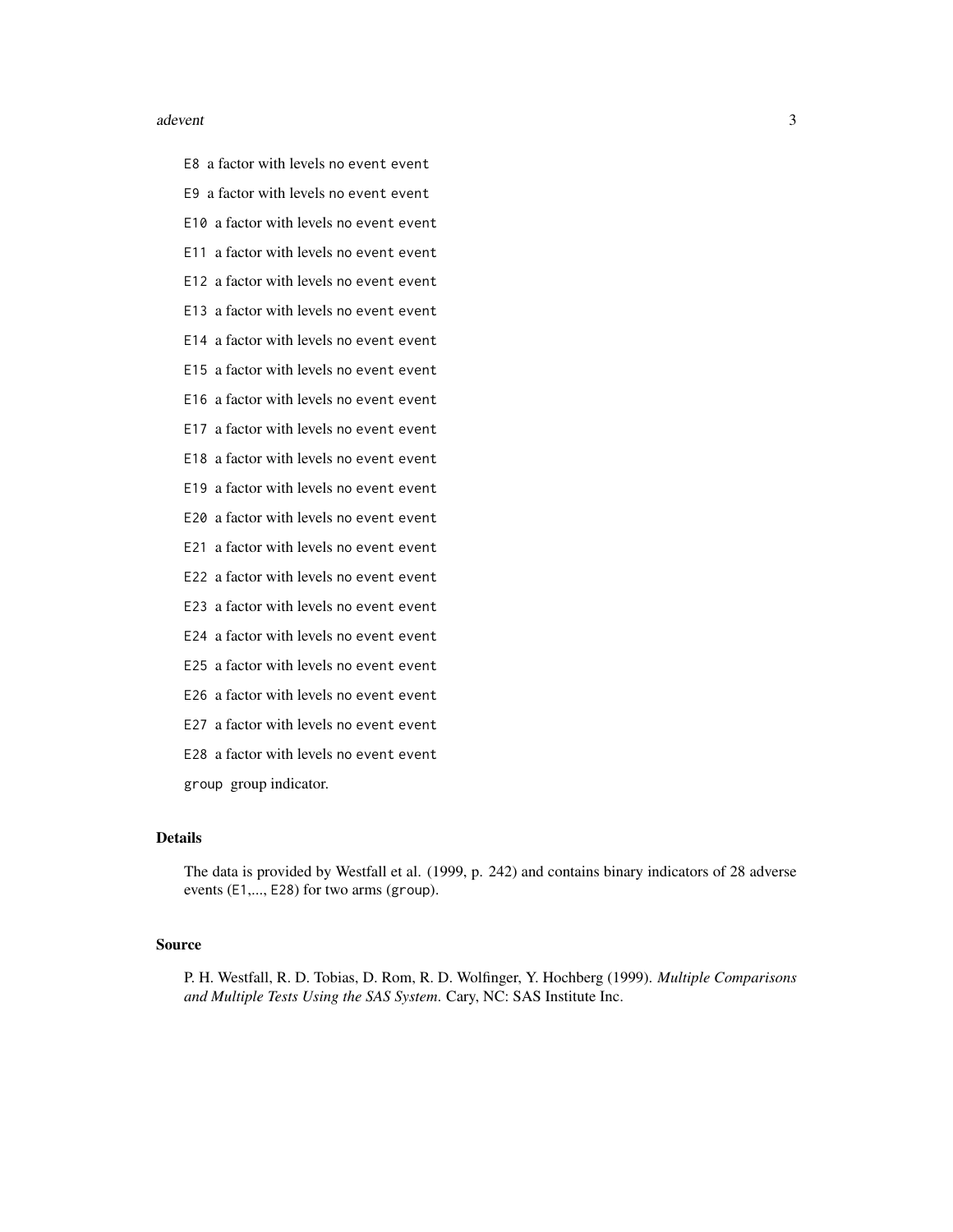<span id="page-3-0"></span>

A convenience function for univariate testing via z- and t-tests of estimated model coefficients

# Usage

```
cftest(model, parm, test = univariate(), ...)
```
# Arguments

| model     | a fitted model.                                                                           |
|-----------|-------------------------------------------------------------------------------------------|
| parm      | a vector of parameters to be tested, either a character vector of names or an<br>integer. |
| test      | a function for computing p values, see summary .glht.                                     |
| $\ddotsc$ | additional arguments passed to summary.glht.                                              |

# Details

The usual z- or t-tests are tested without adjusting for multiplicity.

# Value

An object of class summary.glht.

# See Also

[coeftest](#page-0-0)

```
lmod < - lm(dist ~ p^seed, data = cars)summary(lmod)
cftest(lmod)
```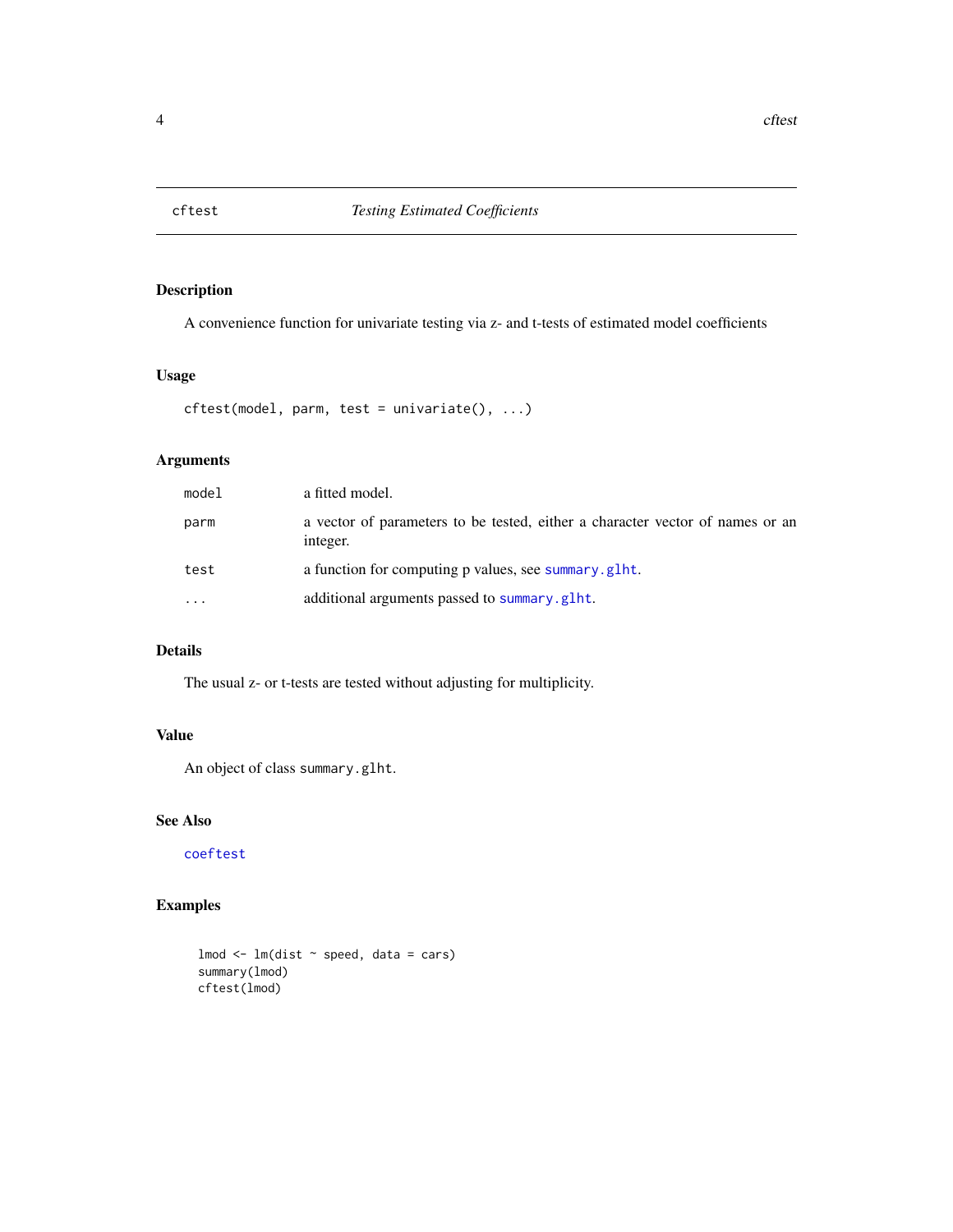<span id="page-4-0"></span>

Cholesterol reduction for five treatments.

#### Usage

```
data("cholesterol")
```
#### Format

This data frame contains the following variables

trt treatment groups, a factor at levels 1time, 2times, 4times, drugD and drugE.

response cholesterol reduction.

#### Details

A clinical study was conducted to assess the effect of three formulations of the same drug on reducing cholesterol. The formulations were 20mg at once (1time), 10mg twice a day (2times), and 5mg four times a day (4times). In addition, two competing drugs were used as control group (drugD and drugE). The purpose of the study was to find which of the formulations, if any, is efficacious and how these formulations compare with the existing drugs.

#### Source

P. H. Westfall, R. D. Tobias, D. Rom, R. D. Wolfinger, Y. Hochberg (1999). *Multiple Comparisons and Multiple Tests Using the SAS System*. Cary, NC: SAS Institute Inc., page 153.

```
### adjusted p-values for all-pairwise comparisons in a one-way layout
### set up ANOVA model
amod \leq aov(response \sim trt, data = cholesterol)
### set up multiple comparisons object for all-pair comparisons
cht < - glht(amod, linfct = mcp(trt = "Tukey"))### cf. Westfall et al. (1999, page 171)
summary(cht, test = univariate())summary(cht, test = adjusted("Shaffer"))
summary(cht, test = adjusted("Westfall"))
### use only a subset of all pairwise hypotheses
K <- contrMat(table(cholesterol$trt), type="Tukey")
Ksub < -rbind(K[c(1, 2, 5),],
```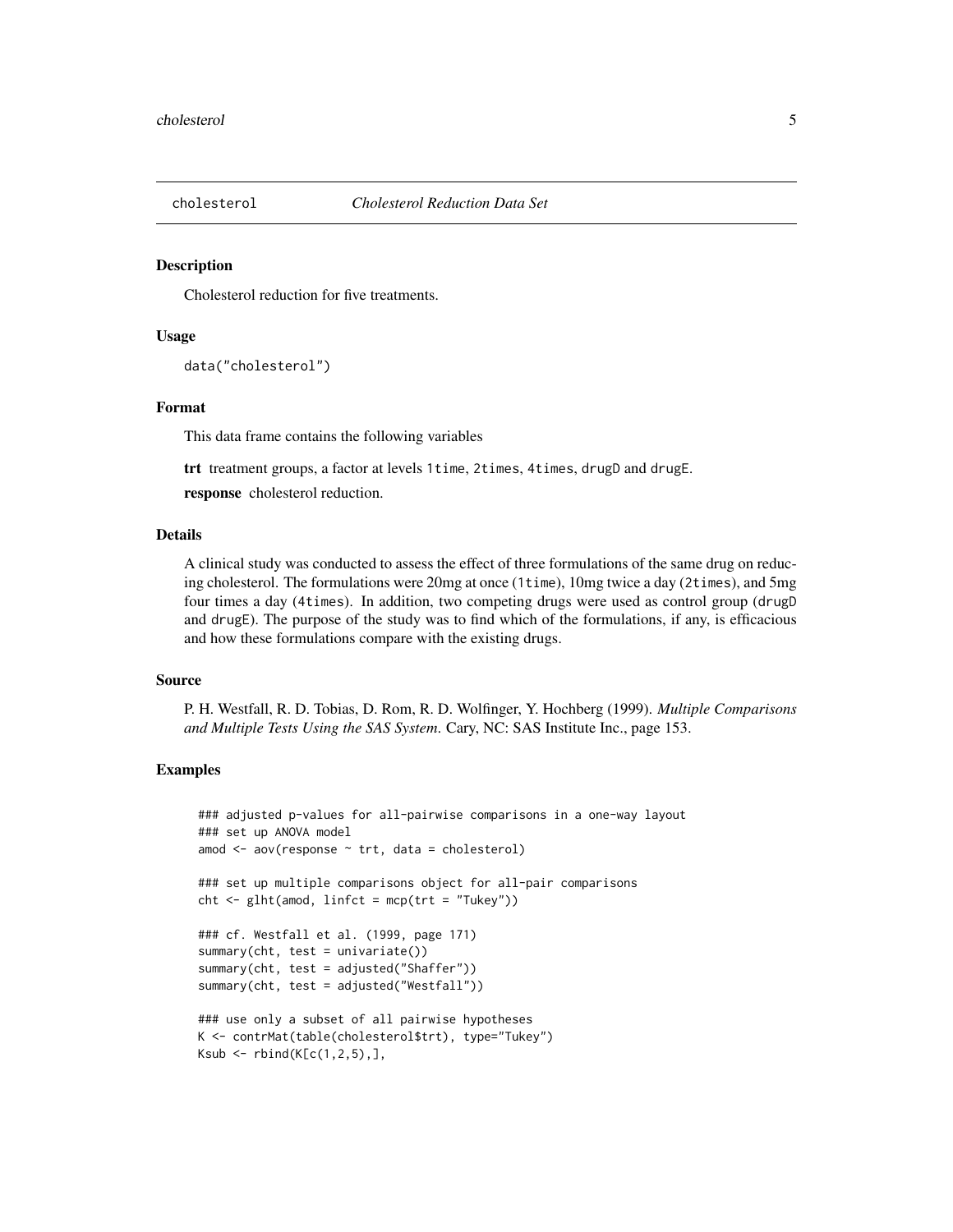```
"D - test" = c(-1, -1, -1, 3, 0),
              "E - test" = c(-1, -1, -1, 0, 3))### reproduce results in Westfall et al. (1999, page 172)
### note: the ordering of our estimates here is different
amod \leq aov(response \sim trt - 1, data = cholesterol)
summary(glht(amod, linfct = mcp(trt = Ksub[,5:1])),
        test = adjusted("Westfall"))
```
<span id="page-5-2"></span>

```
cld Set up a compact letter display of all pair-wise comparisons
```
Extract information from glht, summary.glht or confint.glht objects which is required to create and plot compact letter displays of all pair-wise comparisons.

#### Usage

```
## S3 method for class 'summary.glht'
cld(object, level = 0.05, decreasing = FALSE, ...)## S3 method for class 'glht'
cld(object, level = 0.05, decreasing = FALSE, ...)## S3 method for class 'confint.glht'
cld(object, decreasing = FALSE, ...)
```
#### Arguments

| object     | An object of class glht, summary.glht or confint.glht.                             |
|------------|------------------------------------------------------------------------------------|
| level      | Significance-level to be used to term a specific pair-wise comparison significant. |
| decreasing | logical. Should the order of the letters be increasing or decreasing?              |
| $\cdots$   | additional arguments.                                                              |

#### Details

This function extracts all the information from glht, summary.glht or confint.glht objects that is required to create a compact letter display of all pair-wise comparisons. In case the contrast matrix is not of type "Tukey", an error is issued. In case of confint.glht objects, a pair-wise comparison is termed significant whenever a particular confidence interval contains 0. Otherwise, p-values are compared to the value of "level". Once, this information is extracted, plotting of all pair-wise comparisons can be carried out.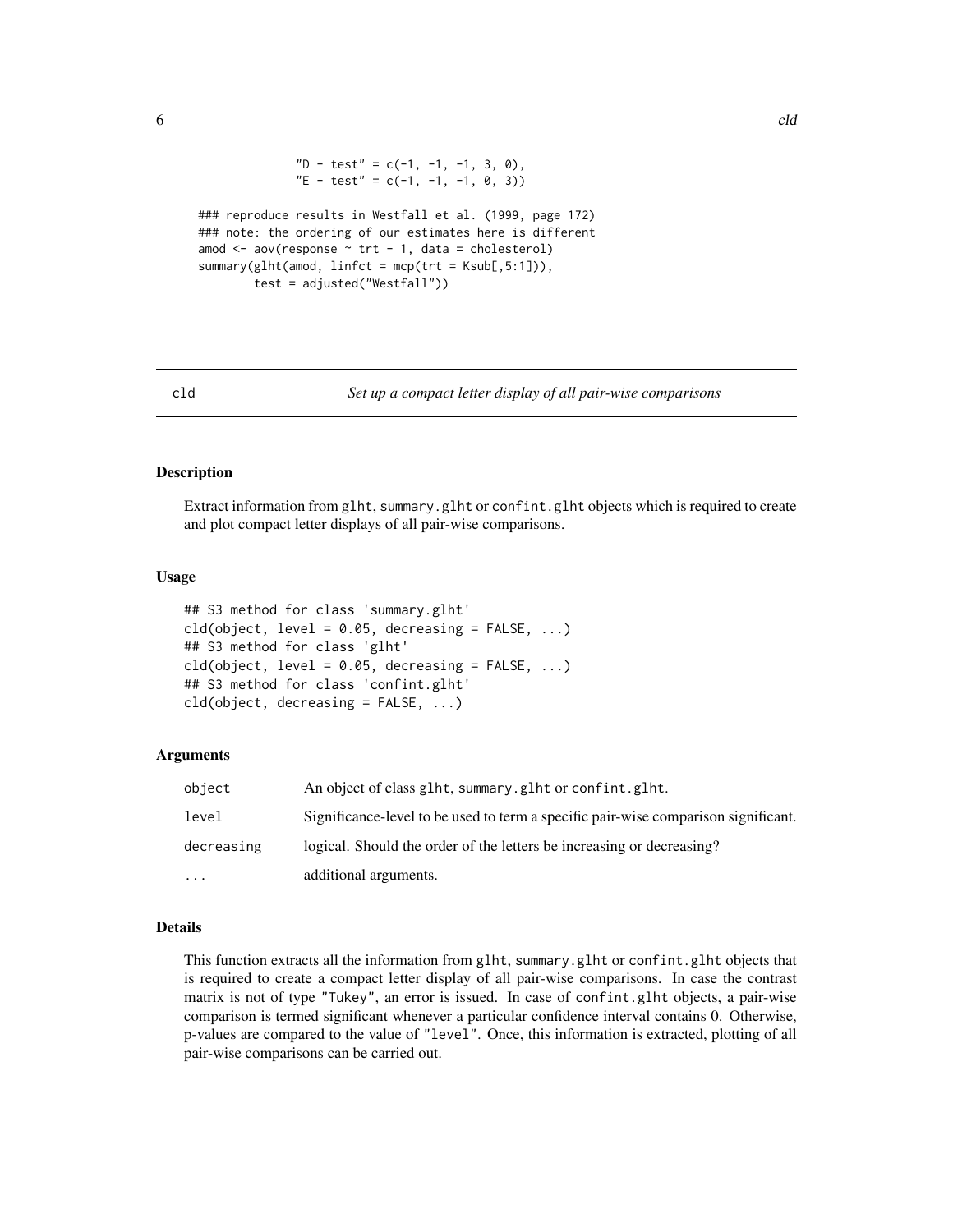# <span id="page-6-0"></span>Value

An object of class cld, a list with items:

|         | Values of the response variable of the original model.                                                              |
|---------|---------------------------------------------------------------------------------------------------------------------|
| yname   | Name of the response variable.                                                                                      |
| X.      | Values of the variable used to compute Tukey contrasts.                                                             |
| weights | Weights used in the fitting process.                                                                                |
| lp      | Predictions from the fitted model.                                                                                  |
| covar   | A logical indicating whether the fitted model contained covariates.                                                 |
| signif  | Vector of logicals indicating significant differences with hyphenated names that<br>identify pair-wise comparisons. |

# References

Hans-Peter Piepho (2004), An Algorithm for a Letter-Based Representation of All-Pairwise Comparisons, *Journal of Computational and Graphical Statistics*, 13(2), 456–466.

# See Also

# [glht](#page-11-1) [plot.cld](#page-27-1)

```
### multiple comparison procedures
### set up a one-way ANOVA
data(warpbreaks)
amod \leq aov(breaks \sim tension, data = warpbreaks)
### specify all pair-wise comparisons among levels of variable "tension"
tuk <- glht(amod, linfct = mcp(tension = "Tukey"))
### extract information
tuk.cld <- cld(tuk)
### use sufficiently large upper margin
old.par \leq par(mai=c(1,1,1.25,1), no.readonly = TRUE)
### plot
plot(tuk.cld)
par(old.par)
### now using covariates
data(warpbreaks)
amod2 <- aov(breaks ~ tension + wool, data = warpbreaks)
### specify all pair-wise comparisons among levels of variable "tension"
tuk2 <- glht(amod2, linfct = mcp(tension = "Tukey"))
### extract information
tuk.cld2 <- cld(tuk2)
### use sufficiently large upper margin
old.par \leq par(mai=c(1,1,1.25,1), no.readonly = TRUE)
### plot using different colors
plot(tuk.cld2, col=c("black", "red", "blue"))
par(old.par)
```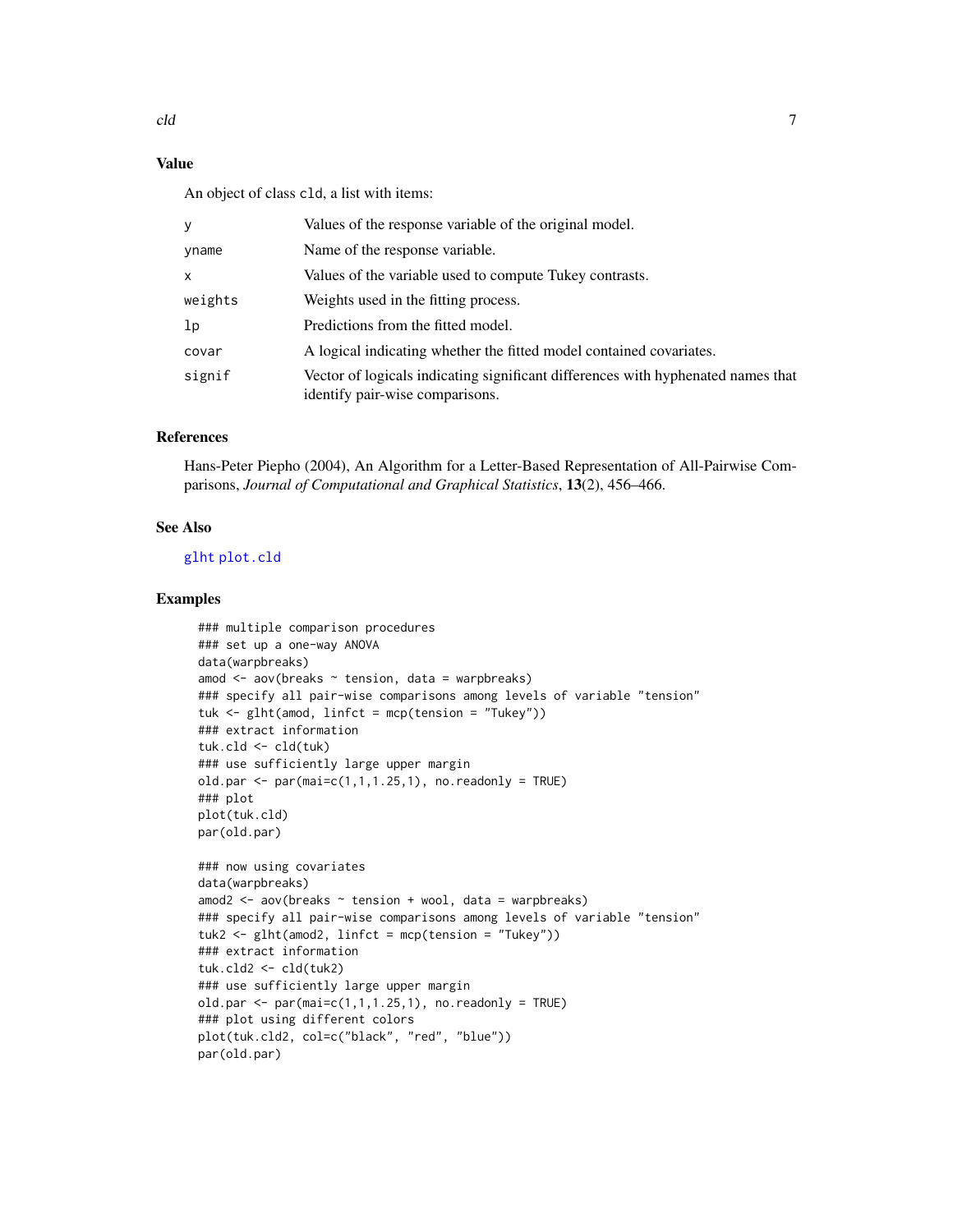```
### set up all pair-wise comparisons for count data
data(Titanic)
mod <- glm(Survived ~ Class, data = as.data.frame(Titanic), weights = Freq, family = binomial())
### specify all pair-wise comparisons among levels of variable "Class"
glht.mod <- glht(mod, mcp(Class = "Tukey"))
### extract information
mod.cld <- cld(glht.mod)
### use sufficiently large upper margin
old.par \leq par(mai=c(1,1,1.5,1), no.readonly = TRUE)
### plot
plot(mod.cld)
par(old.par)
```
cml *Chronic Myelogenous Leukemia survival data.*

#### Description

Survival in a randomised trial comparing three treatments for Chronic Myelogeneous Leukemia (simulated data).

#### Usage

data("cml")

#### Format

A data frame with 507 observations on the following 7 variables.

center a factor with 54 levels indicating the study center.

treatment a factor with levels trt1, trt2, trt3 indicating the treatment group.

sex sex  $(0 = \text{female}, 1 = \text{male})$ 

age age in years

riskgroup risk group  $(0 = low, 1 = medium, 2 = high)$ 

status censoring status (FALSE = censored, TRUE = dead)

time survival or censoring time in days.

# Details

The data are simulated according to structure of the data by the German CML Study Group used in Hehlmann (1994).

#### Source

R. Hehlmann, H. Heimpel, J. Hasford, H.J. Kolb, H. Pralle, D.K. Hossfeld, W. Queisser, H. Loeffler, A. Hochhaus, B. Heinze (1994), Randomized comparison of interferon-alpha with busulfan and hydroxyurea in chronic myelogenous leukemia. The German CML study group. *Blood* 84(12):4064-4077.

<span id="page-7-0"></span>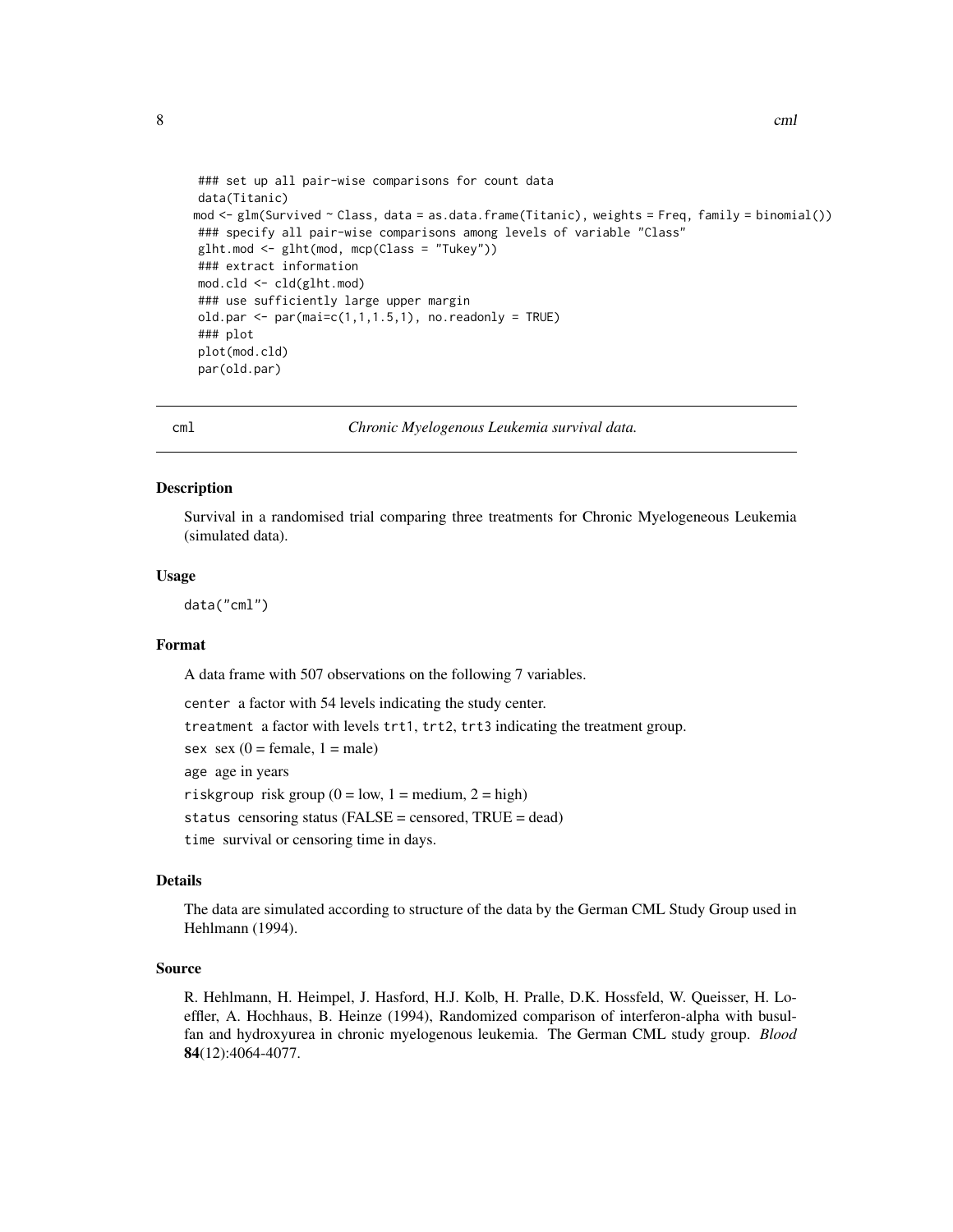#### <span id="page-8-0"></span>contrMat 9

# Examples

```
if (require("coxme")) {
   data("cml")
   ### one-sided simultaneous confidence intervals for many-to-one
   ### comparisons of treatment effects concerning time of survival
   ### modeled by a frailty Cox model with adjustment for further
    ### covariates and center-specific random effect.
   cml_coxme <- coxme(Surv(time, status) ~ treatment + sex + age + riskgroup + (1|center),
                       data = cm1)glht_coxme <- glht(model = cml_coxme, linfct = mcp(treatment = "Dunnett"),
                       alternative = "greater")
    ci_coxme <- confint(glht_coxme)
   exp(ci_coxme$confint)[1:2,]
}
```
<span id="page-8-1"></span>contrMat *Contrast Matrices*

# Description

Computes contrast matrices for several multiple comparison procedures.

## Usage

```
contrMat(n, type = c("Dunnett", "Tukey", "Sequen", "AVE",
                     "Changepoint", "Williams", "Marcus",
                     "McDermott", "UmbrellaWilliams", "GrandMean"),
         base = 1)
```
#### Arguments

| n    | a (possibly named) vector of sample sizes for each group.                                    |
|------|----------------------------------------------------------------------------------------------|
| type | type of contrast.                                                                            |
| base | an integer specifying which group is considered the baseline group for Dunnett<br>contrasts. |

#### Details

Computes the requested matrix of contrasts for comparisons of mean levels.

#### Value

The matrix of contrasts with appropriate row names is returned.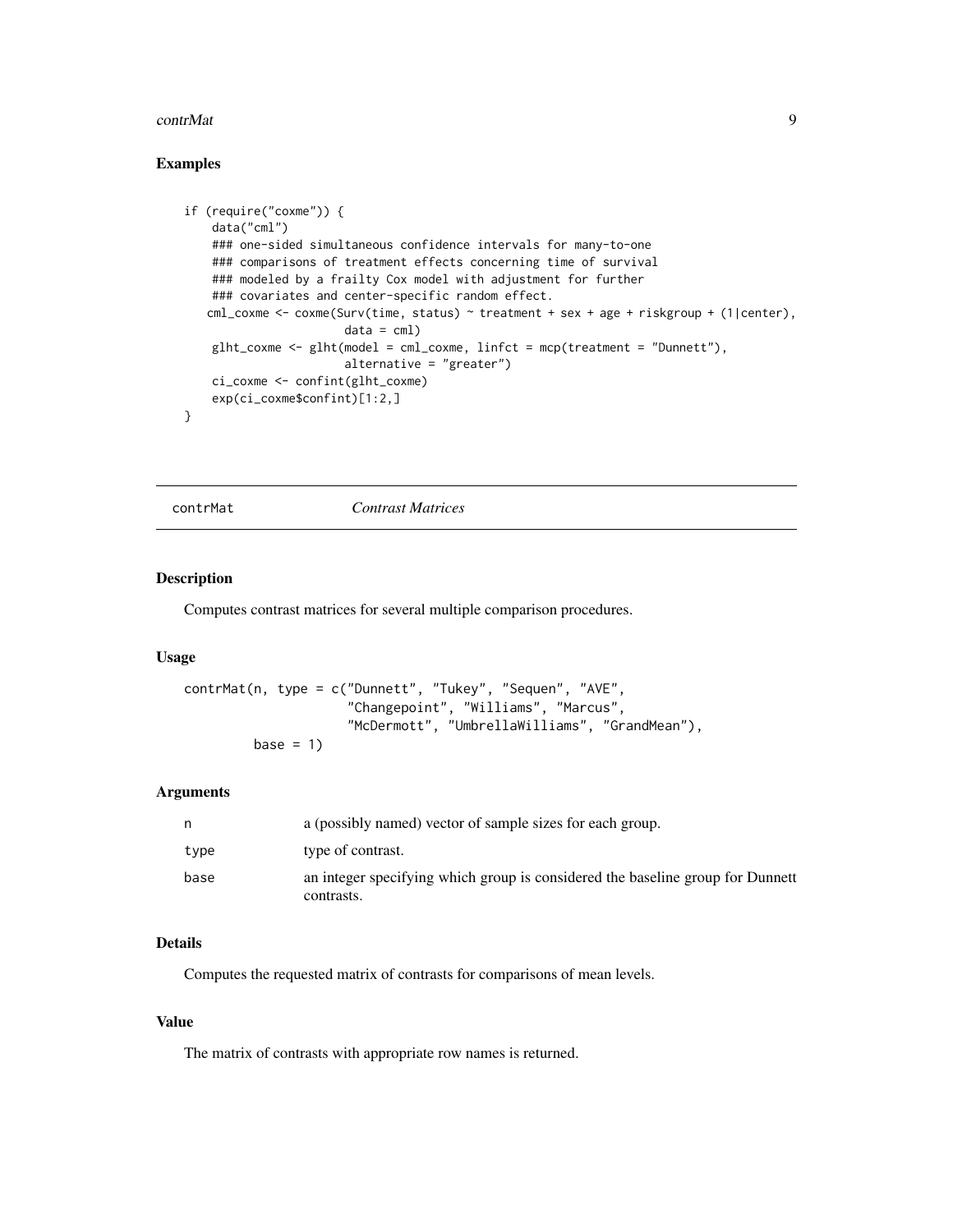#### <span id="page-9-0"></span>References

Frank Bretz, Torsten Hothorn and Peter Westfall (2010), *Multiple Comparisons Using R*, CRC Press, Boca Raton.

Frank Bretz, Alan Genz and Ludwig A. Hothorn (2001), On the numerical availability of multiple comparison procedures. *Biometrical Journal*, 43(5), 645–656.

# Examples

```
n <- c(10,20,30,40)
names(n) <- paste("group", 1:4, sep="")
contrMat(n) # Dunnett is default
contrMat(n, base = 2) # use second level as baseline
contrMat(n, type = "Tukey")
contrMat(n, type = "Sequen")
contrMat(n, type = "AVE")
contrMat(n, type = "Changepoint")
contrMat(n, type = "Williams")
contrMat(n, type = "Marcus")
contrMat(n, type = "McDermott")
### Umbrella-protected Williams contrasts, i.e. a sequence of
### Williams-type contrasts with groups of higher order
### stepwise omitted
contrMat(n, type = "UmbrellaWilliams")
### comparison of each group with grand mean of all groups
contrMat(n, type = "GrandMean")
```
detergent *Detergent Durability Data Set*

# Description

Detergent durability in an incomplete two-way design.

#### Usage

data("detergent")

#### Format

This data frame contains the following variables

detergent detergent, a factor at levels A, B, C, D, and E.

block block, a factor at levels B\_1, ..., B\_10.

plates response variable: number of plates washed before the foam disappears.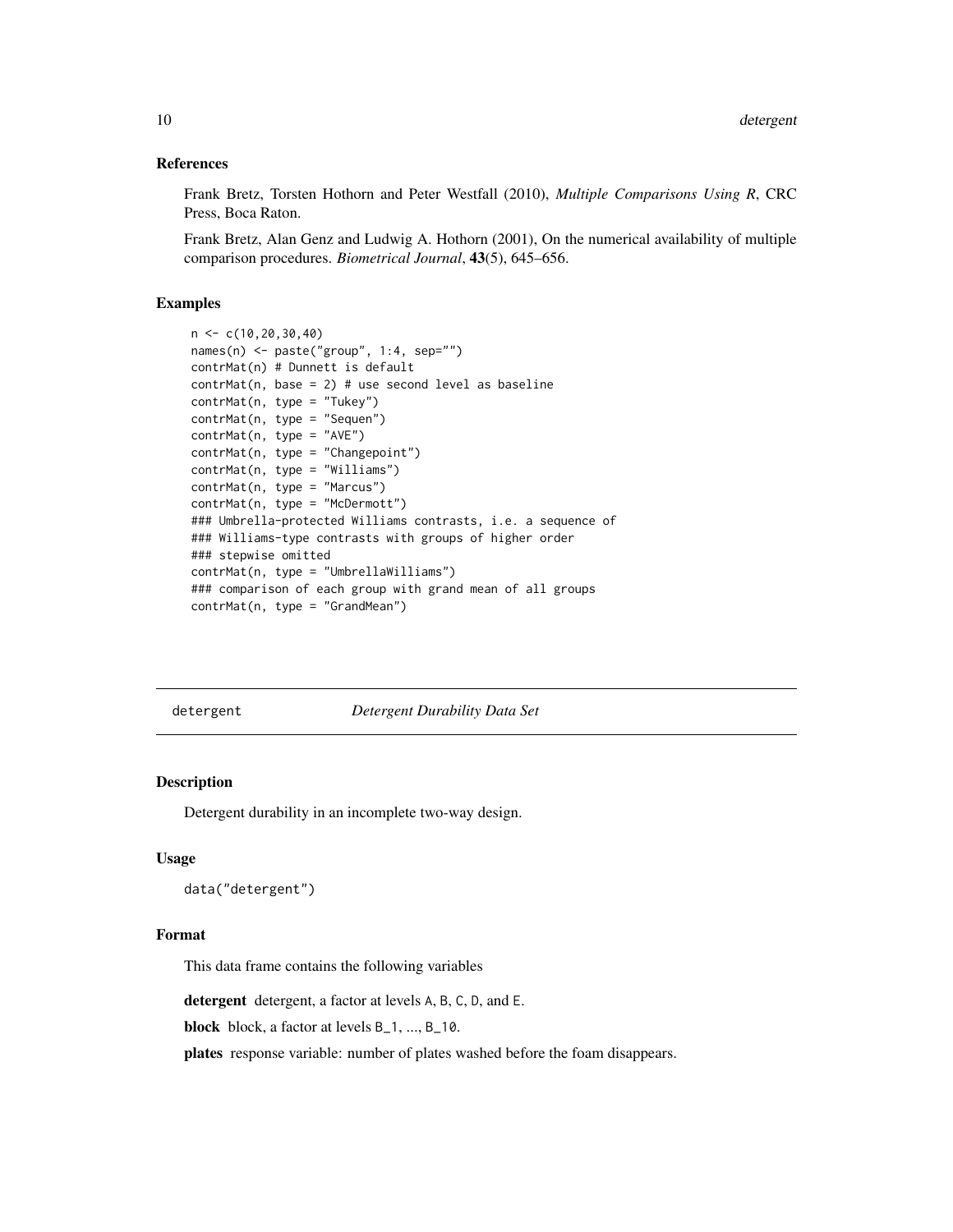#### <span id="page-10-0"></span>fattyacid 11

# Details

Plates were washed with five detergent varieties, in ten blocks. A complete design would have 50 combinations, here only three detergent varieties in each block were applied in a balanced incomplete block design. Note that there are six observations taken at each detergent level.

#### Source

H. Scheffe (1959). *The Analysis of Variance*. New York: John Wiley & Sons, page 189.

P. H. Westfall, R. D. Tobias, D. Rom, R. D. Wolfinger, Y. Hochberg (1999). *Multiple Comparisons and Multiple Tests Using the SAS System*. Cary, NC: SAS Institute Inc., page 189.

# Examples

```
### set up two-way ANOVA without interactions
 amod <- aov(plates ~ block + detergent, data = detergent)
 ### set up all-pair comparisons
 dht <- glht(amod, linfct = mcp(detergent = "Tukey"))
 ### see Westfall et al. (1999, p. 190)
 confint(dht)
 ### see Westfall et al. (1999, p. 192)
 summary(dht, test = univariate())
 ## Not run:
 summary(dht, test = adjusted("Shaffer"))
 summary(dht, test = adjusted("Westfall"))
## End(Not run)
```
fattyacid *Fatty Acid Content of Bacillus simplex.*

# Description

Fatty acid content of different putative ecotypes of Bacillus simplex.

#### Usage

data("fattyacid")

#### Format

A data frame with 93 observations on the following 2 variables.

PE a factor with levels PE3, PE4, PE5, PE6, PE7, PE9 indicating the putative ecotype (PE).

FA a numeric vector indicating the content of fatty acid (FA).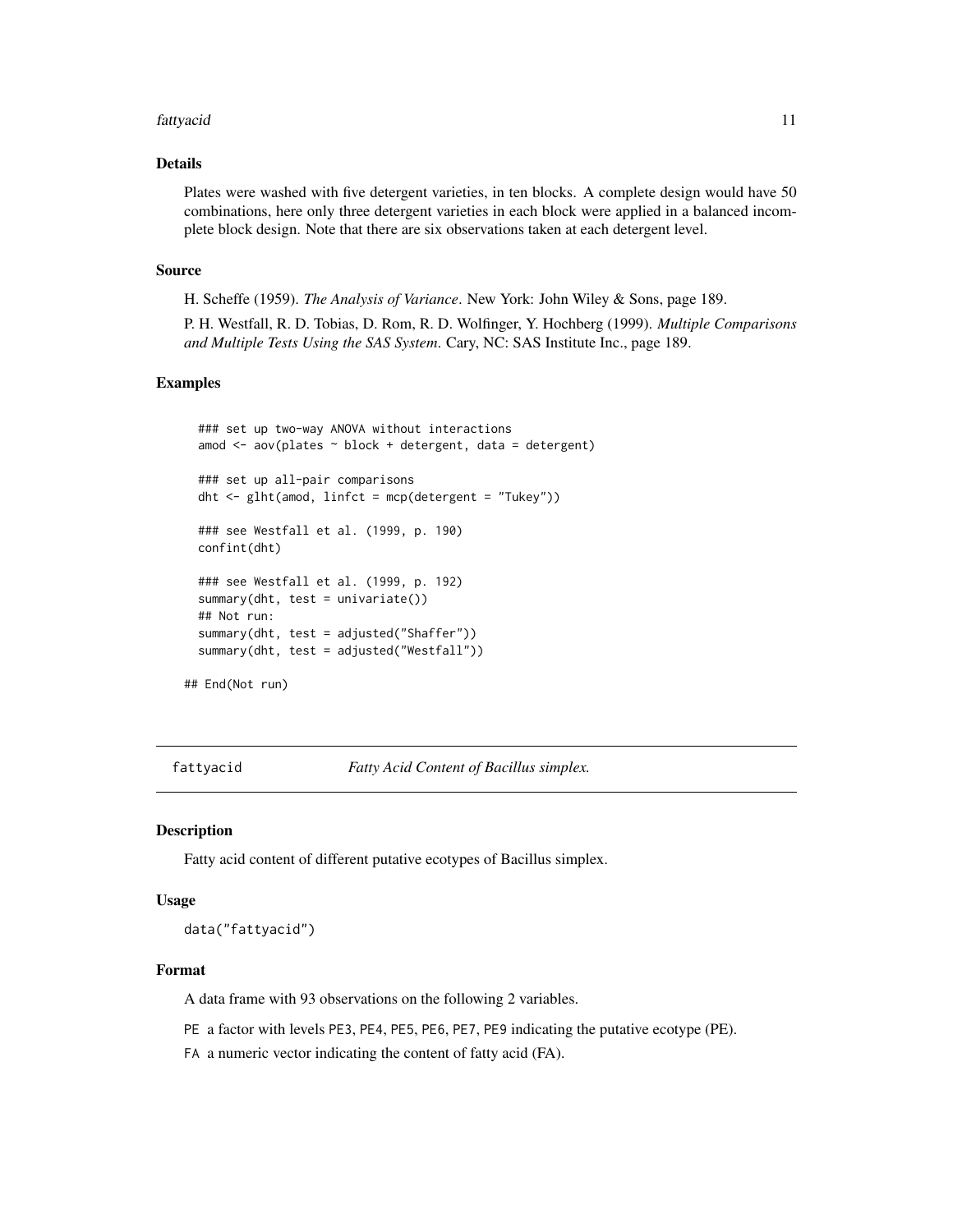# <span id="page-11-0"></span>Details

The data give the fatty acid content for different putative ecotypes of Bacillus simplex. Variances of the values of fatty acid are heterogeneous among the putative ecotypes.

#### Source

J. Sikorski, E. Brambilla, R. M. Kroppenstedt, B. J. Tindal (2008), The temperature adaptive fatty acid content in Bacillus simplex strains from "Evolution Canyon", Israel. *Microbiology* 154, 2416- 2426.

# Examples

```
if (require("sandwich")) {
   data("fattyacid")
   ### all-pairwise comparisons of the means of fatty acid content
   ### FA between different putative ecotypes PE accounting for
   ### heteroscedasticity by using a heteroscedastic consistent
   ### covariance estimation
   amod \leq aov(FA \sim PE, data = fattyacid)
   amod_glht <- glht(amod, mcp(PE = "Tukey"), vcov = vcovHC)
   summary(amod_glht)
   ### simultaneous confidence intervals for the differences of
   ### means of fatty acid content between the putative ecotypes
   confint(amod_glht)
```
<span id="page-11-1"></span>

}

glht *General Linear Hypotheses*

# <span id="page-11-2"></span>Description

General linear hypotheses and multiple comparisons for parametric models, including generalized linear models, linear mixed effects models, and survival models.

# Usage

```
## S3 method for class 'matrix'
glht(model, linfct,
    alternative = c("two.sided", "less", "greater"),
    rhs = 0, \ldots)
## S3 method for class 'character'
glht(model, linfct, ...)
## S3 method for class 'expression'
glht(model, linfct, ...)
## S3 method for class 'mcp'
glht(model, linfct, ...)
```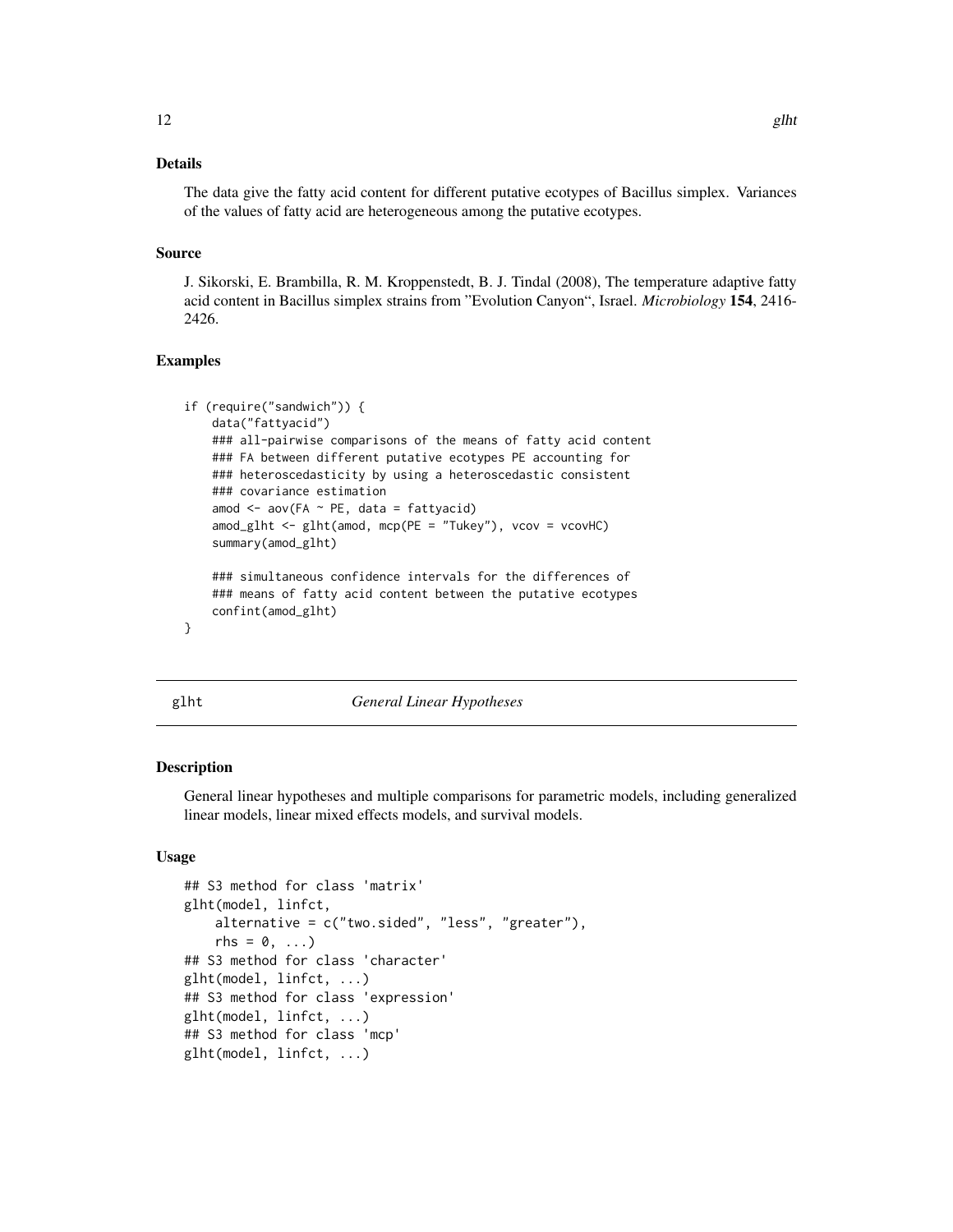```
## S3 method for class 'mlf'
glht(model, linfct, ...)
mcp(..., interaction_average = FALSE, covariate_average = FALSE)
```
# Arguments

| model               | a fitted model, for example an object returned by $\text{lm}$ , $\text{glm}$ , or aov etc. It is<br>assumed that coef and vcov methods are available for model. For multiple<br>comparisons of means, methods model.matrix, model.frame and terms are<br>expected to be available for model as well. |
|---------------------|------------------------------------------------------------------------------------------------------------------------------------------------------------------------------------------------------------------------------------------------------------------------------------------------------|
| linfct              | a specification of the linear hypotheses to be tested. Linear functions can be<br>specified by either the matrix of coefficients or by symbolic descriptions of one<br>or more linear hypotheses. Multiple comparisons in AN(C)OVA models are<br>specified by objects returned from function mcp     |
| alternative         | a character string specifying the alternative hypothesis, must be one of "two.sided"<br>(default), "greater" or '"less"'. You can specify just the initial letter.                                                                                                                                   |
| rhs                 | an optional numeric vector specifying the right hand side of the hypothesis.                                                                                                                                                                                                                         |
| interaction_average |                                                                                                                                                                                                                                                                                                      |
|                     | logical indicating if comparisons are averaging over interaction terms. Experi-<br>mental!                                                                                                                                                                                                           |
| covariate_average   |                                                                                                                                                                                                                                                                                                      |
|                     | logical indicating if comparisons are averaging over additional covariates. Ex-<br>perimental!                                                                                                                                                                                                       |
|                     | additional arguments to function modelparm in all glht methods. For func-<br>tion mcp, multiple comparisons are defined by matrices or symbolic descriptions<br>specifying contrasts of factor levels where the arguments correspond to factor<br>names.                                             |

#### Details

A general linear hypothesis refers to null hypotheses of the form  $H_0 : K \theta = m$  for some parametric model model with parameter estimates coef(model).

The null hypothesis is specified by a linear function  $K\theta$ , the direction of the alternative and the right hand side m. Here, alternative equal to "two.sided" refers to a null hypothesis  $H_0$ :  $K\theta = m$ , whereas "less" corresponds to  $H_0: K\theta \geq m$  and "greater" refers to  $H_0: K\theta \leq m$ . The right hand side vector  $m$  can be defined via the rhs argument.

The generic method glht dispatches on its second argument (linfct). There are three ways, and thus methods, to specify linear functions to be tested:

1) The matrix of coefficients  $K$  can be specified directly via the linfct argument. In this case, the number of columns of this matrix needs to correspond to the number of parameters estimated by model. It is assumed that appropriate coef and vcov methods are available for model ([modelparm](#page-24-1) deals with some exceptions).

2) A symbolic description, either a character or expression vector passed to glht via its linfct argument, can be used to define the null hypothesis. A symbolic description must be interpretable as a valid R expression consisting of both the left and right hand side of a linear hypothesis. Only the names of coef(model) must be used as variable names. The alternative is given by the direction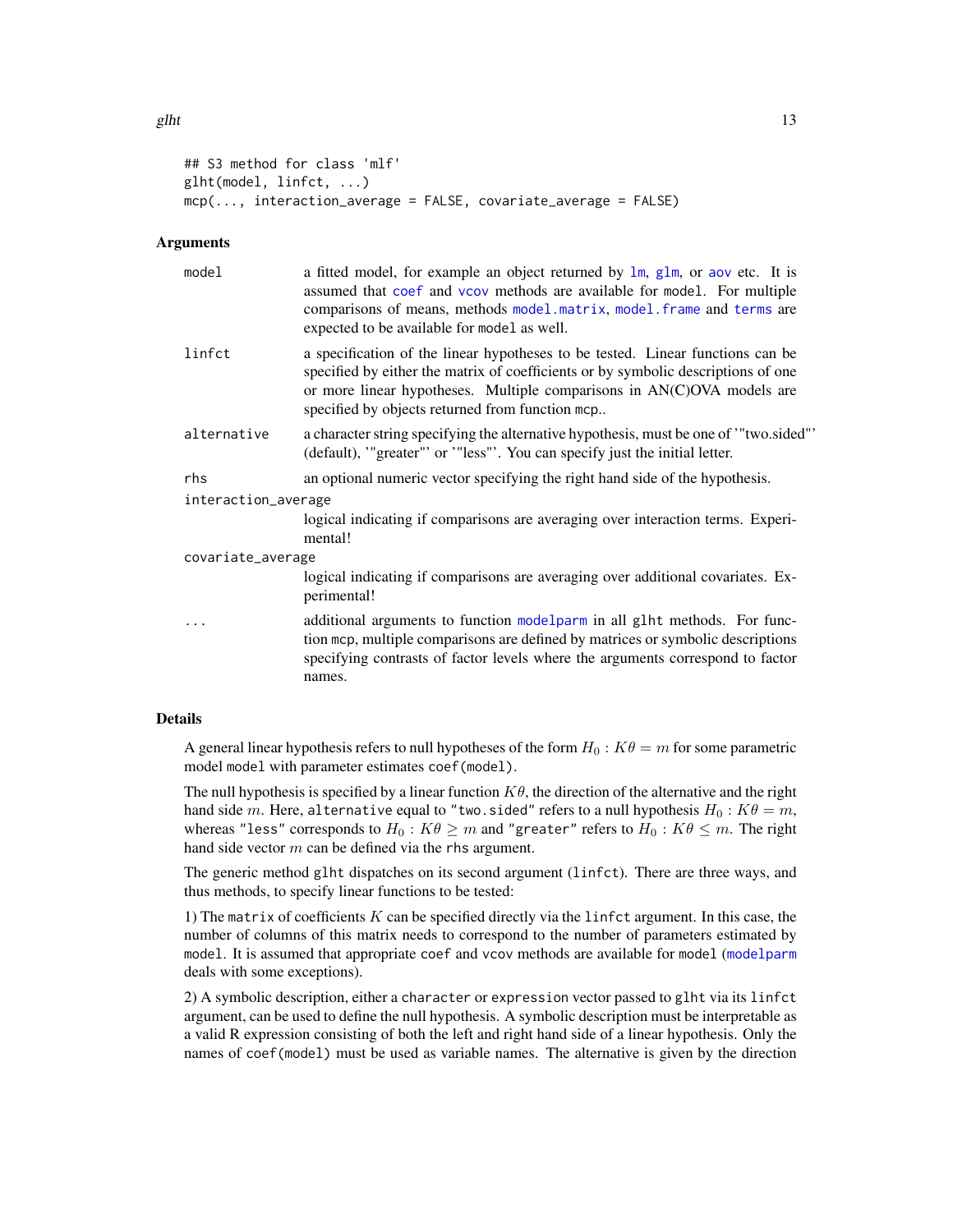under the null hypothesis (= or == refer to "two.sided",  $\le$  means "greater" and  $\ge$  indicates "less"). Numeric vectors of length one are valid values for the right hand side.

3) Multiple comparisons of means are defined by objects of class mcp as returned by the mcp function. For each factor, which is included in model as independent variable, a contrast matrix or a symbolic description of the contrasts can be specified as arguments to mcp. A symbolic description may be a character or expression where the factor levels are only used as variables names. In addition, the type argument to the contrast generating function [contrMat](#page-8-1) may serve as a symbolic description of contrasts as well.

4) The lsm function in package lsmeans offers a symbolic interface for the definition of leastsquares means for factor combinations which is very helpful when more complex contrasts are of special interest.

The mcp function must be used with care when defining parameters of interest in two-way ANOVA or ANCOVA models. Here, the definition of treatment differences (such as Tukey's all-pair comparisons or Dunnett's comparison with a control) might be problem specific. Because it is impossible to determine the parameters of interest automatically in this case, mcp in multcomp version 1.0-0 and higher generates comparisons for the main effects only, ignoring covariates and interactions (older versions automatically averaged over interaction terms). A warning is given. We refer to Hsu (1996), Chapter 7, and Searle (1971), Chapter 7.3, for further discussions and examples on this issue.

glht extracts the number of degrees of freedom for models of class lm (via [modelparm](#page-24-1)) and the exact multivariate t distribution is evaluated. For all other models, results rely on the normal approximation. Alternatively, the degrees of freedom to be used for the evaluation of multivariate t distributions can be given by the additional df argument to [modelparm](#page-24-1) specified via ...

glht methods return a specification of the null hypothesis  $H_0 : K\theta = m$ . The value of the linear function  $K\theta$  can be extracted using the [coef](#page-0-0) method and the corresponding covariance matrix is available from the [vcov](#page-0-0) method. Various simultaneous and univariate tests and confidence intervals are available from [summary.glht](#page-15-1) and [confint.glht](#page-15-1) methods, respectively.

A more detailed description of the underlying methodology is available from Hothorn et al. (2008) and Bretz et al. (2010).

#### Value

An object of class glht, more specifically a list with elements

| model       | a fitted model, used in the call to glht                                                    |
|-------------|---------------------------------------------------------------------------------------------|
| linfct      | the matrix of linear functions                                                              |
| rhs         | the vector of right hand side values $m$                                                    |
| coef        | the values of the linear functions                                                          |
| <b>VCOV</b> | the covariance matrix of the values of the linear functions                                 |
| df          | optionally, the degrees of freedom when the exact t distribution is used for in-<br>ference |
| alternative | a character string specifying the alternative hypothesis                                    |
| type        | optionally, a character string giving the name of the specific procedure                    |

with print, [summary](#page-0-0), [confint](#page-0-0), [coef](#page-0-0) and [vcov](#page-0-0) methods being available. When called with linfct being an mcp object, an additional element focus is available storing the names of the factors under test.

<span id="page-13-0"></span>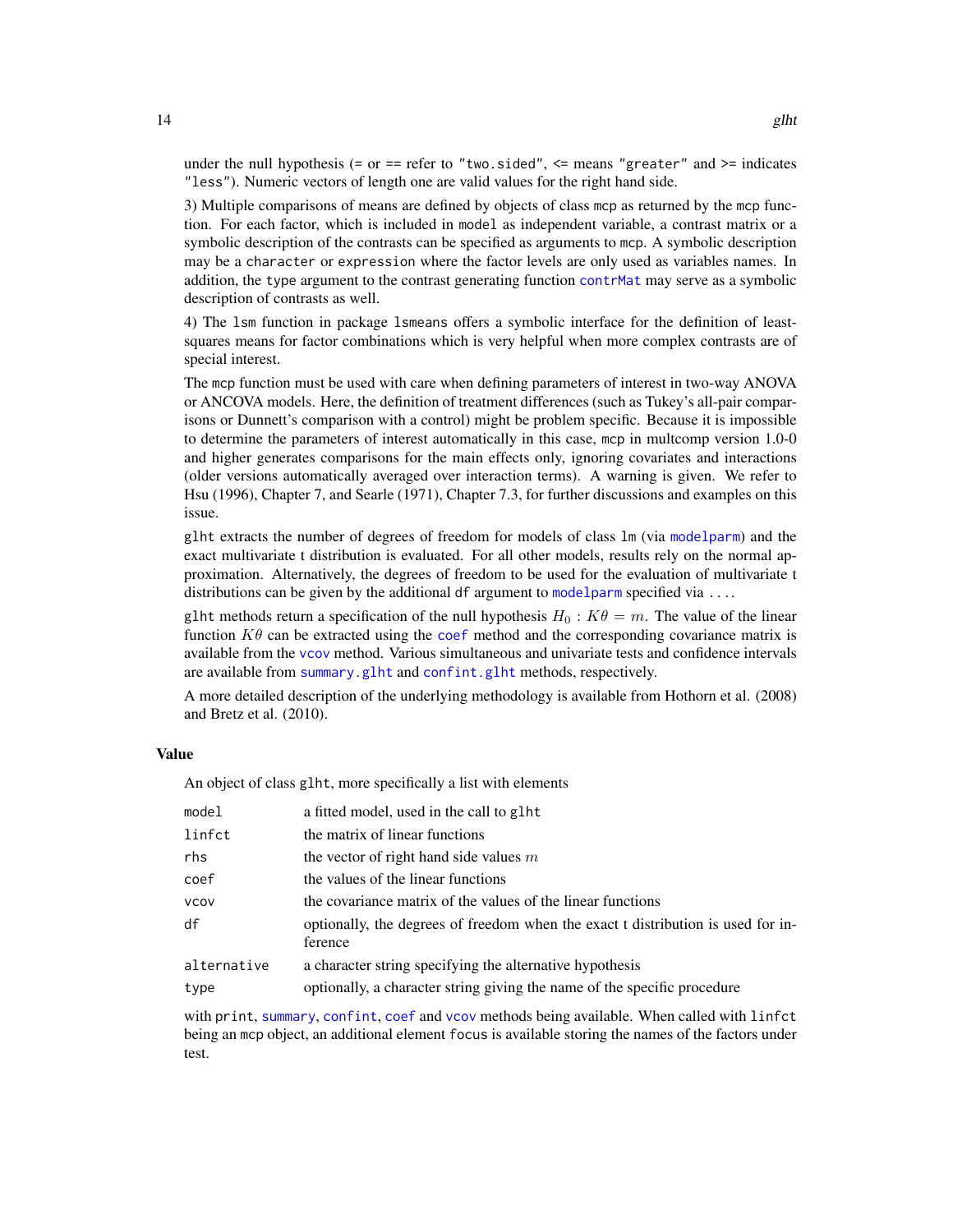References

Frank Bretz, Torsten Hothorn and Peter Westfall (2010), *Multiple Comparisons Using R*, CRC Press, Boca Raton.

Shayle R. Searle (1971), *Linear Models*. John Wiley & Sons, New York.

Jason C. Hsu (1996), *Multiple Comparisons*. Chapman & Hall, London.

Torsten Hothorn, Frank Bretz and Peter Westfall (2008), Simultaneous Inference in General Parametric Models. *Biometrical Journal*, 50(3), 346–363; See vignette("generalsiminf",package = "multcomp").

```
### multiple linear model, swiss data
lmod \leftarrow lm(Fertility \sim ., data = swiss)### test of H_0: all regression coefficients are zero
### (ignore intercept)
### define coefficients of linear function directly
K \leq - diag(length(coef(lmod)))[-1,]
rownames(K) \leq names(coef(lmod))[-1]
K
### set up general linear hypothesis
g1ht(1mod, 1infct = K)### alternatively, use a symbolic description
### instead of a matrix
glht(lmod, linfct = c("Agriculture = 0","Examination = 0",
                      "Education = 0",
                      "Catholic = 0",
                      "Infant.Mortality = 0"))
### multiple comparison procedures
### set up a one-way ANOVA
amod <- aov(breaks ~ tension, data = warpbreaks)
### set up all-pair comparisons for factor `tension'
### using a symbolic description (`type' argument
### to `contrMat()')
glht(amod, linfct = mcp(tension = "Tukey"))
### alternatively, describe differences symbolically
glht(amod, linfct = mcp(tension = c("M - L = 0",H - L = 0",
                                     "H - M = 0")))
### alternatively, define contrast matrix directly
contr <- rbind("M - L" = c(-1, 1, 0),
```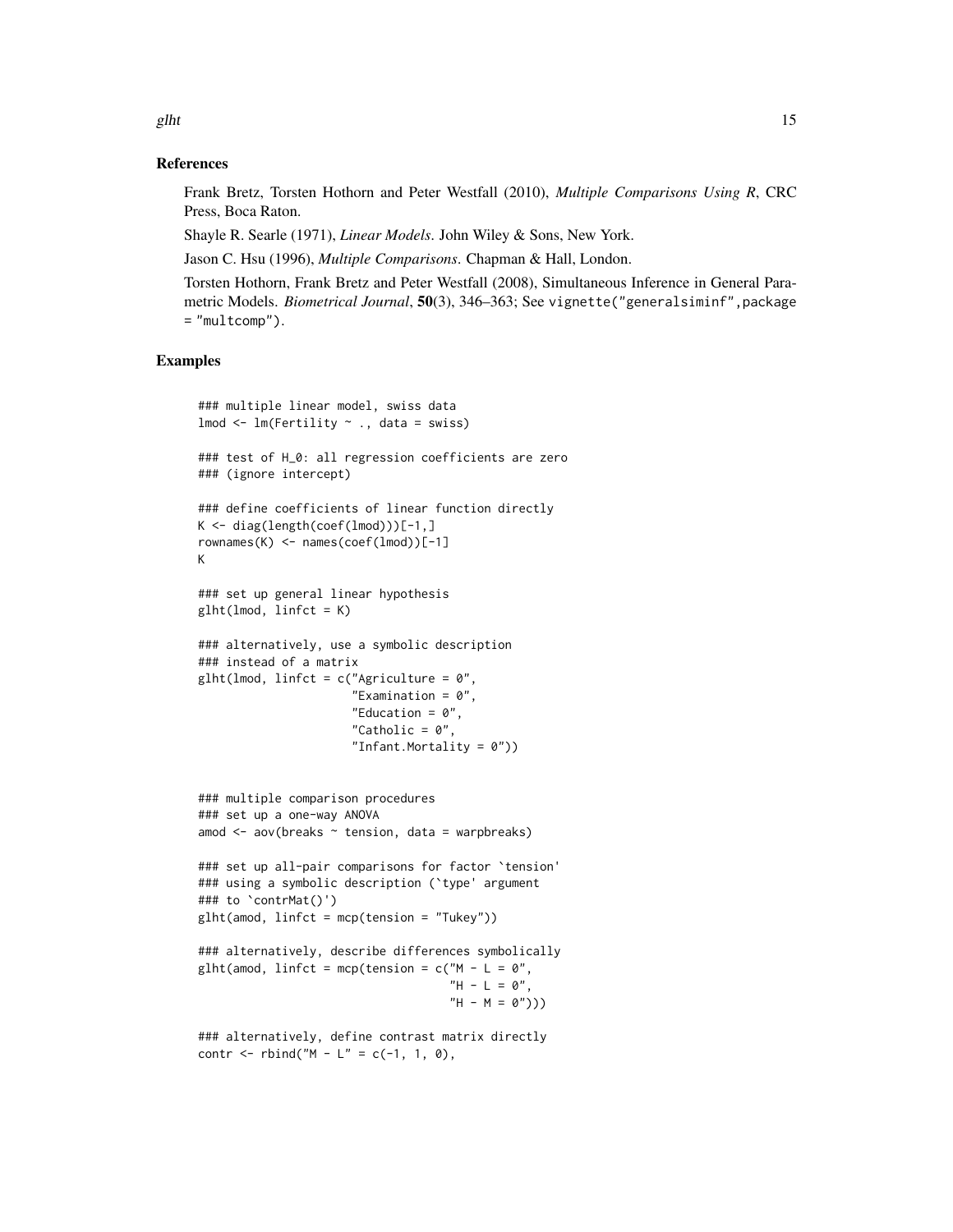```
"H - L" = c(-1, 0, 1),
               "H - M'' = c(0, -1, 1))
glht(amod, linfct = mcp(tension = contr))
### alternatively, define linear function for coef(amod)
### instead of contrasts for `tension'
### (take model contrasts and intercept into account)
glht(amod, linfct = cbind(0, contr %*% contr.treatment(3)))
### mix of one- and two-sided alternatives
warpbreaks.aov <- aov(breaks ~ wool + tension,
                    data = warpbreaks)
### contrasts for `tension'
K \le - rbind("L - M" = c( 1, -1, 0),
           M - L'' = c(-1, 1, 0),"L - H" = c(1, 0, -1),
           M - H'' = c(0, 1, -1)warpbreaks.mc <- glht(warpbreaks.aov,
                      linfct = mcp(tension = K),alternative = "less")
### correlation of first two tests is -1
cov2cor(vcov(warpbreaks.mc))
### use smallest of the two one-sided
### p-value as two-sided p-value -> 0.0232
summary(warpbreaks.mc)
### more complex models: Continuous outcome logistic
### regression; parameters are log-odds ratios
if (require("tram")) {
    confint(glht(Colr(breaks ~ wool + tension,
                      data = warpbreaks),
                 linfct = mcp("tension" = "Tukey"))}
```
glht-methods *Methods for General Linear Hypotheses*

# <span id="page-15-1"></span>Description

Simultaneous tests and confidence intervals for general linear hypotheses.

#### Usage

```
## S3 method for class 'glht'
summary(object, test = adjusted(), \ldots)
```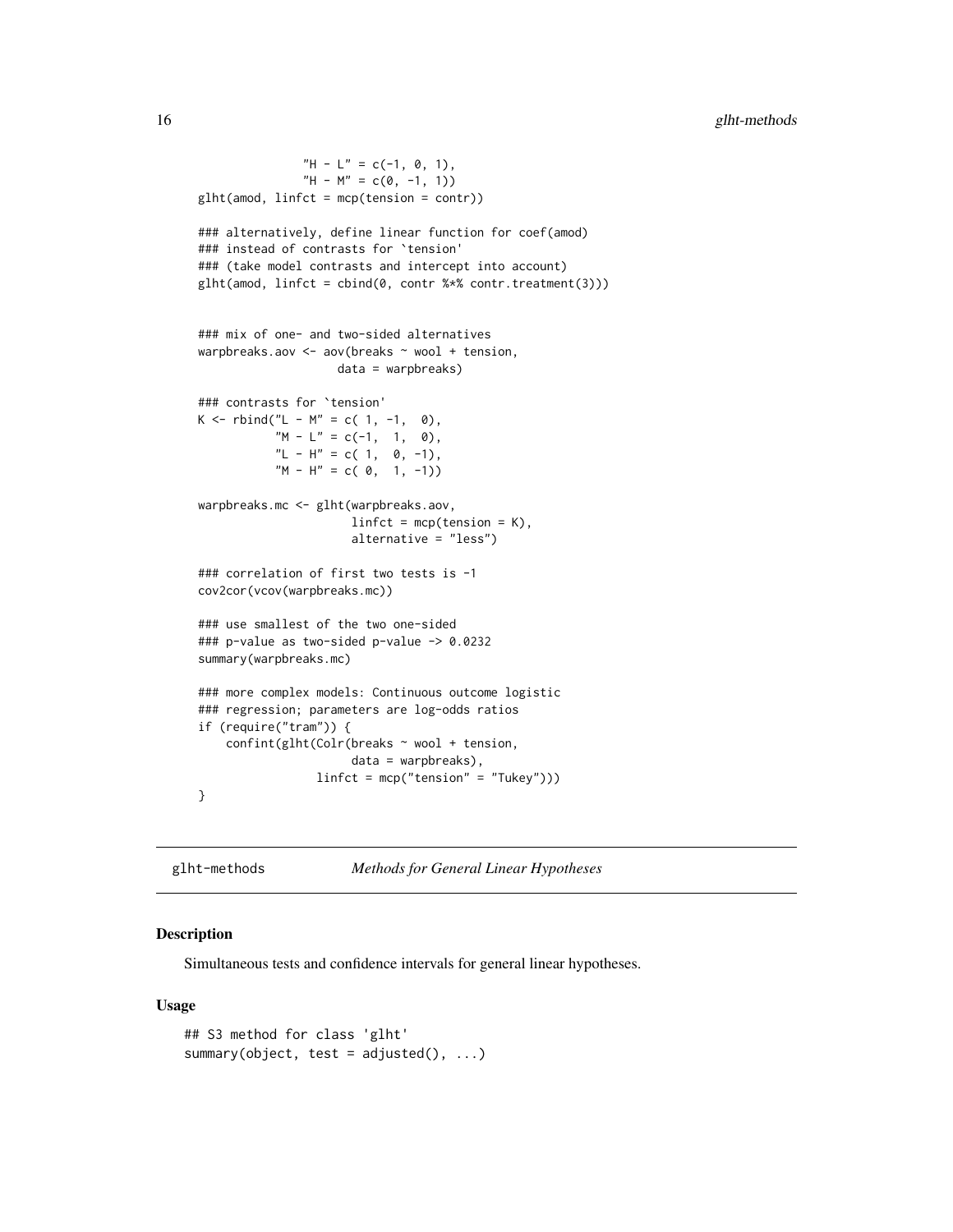```
## S3 method for class 'glht'
confint(object, parm, level = 0.95, calpha = adjusted_calpha(),...)
## S3 method for class 'glht'
coef(object, rhs = FALSE, ...)
## S3 method for class 'glht'
vcov(object, ...)
## S3 method for class 'confint.glht'
plot(x, xlim, xlab, ylim, ...)
## S3 method for class 'glht'
plot(x, ...)
univariate()
adjusted(type = c("single-step", "Shaffer", "Westfall", "free",
         p.adjust.methods), ...)
Ftest()
Chisqtest()
adjusted_calpha(...)
univariate_calpha(...)
```
# Arguments

| object   | an object of class glht.                                                                                                                                                                                              |
|----------|-----------------------------------------------------------------------------------------------------------------------------------------------------------------------------------------------------------------------|
| test     | a function for computing p values.                                                                                                                                                                                    |
| parm     | additional parameters, currently ignored.                                                                                                                                                                             |
| level    | the confidence level required.                                                                                                                                                                                        |
| calpha   | either a function computing the critical value or the critical value itself.                                                                                                                                          |
| rhs      | logical, indicating whether the linear function $K\hat{\theta}$ or the right hand side m (rhs<br>$=$ TRUE) of the linear hypothesis should be returned.                                                               |
| type     | the multiplicity adjustment (adjusted) to be applied. See below and p. adjust.                                                                                                                                        |
| X.       | an object of class glht or confint.glht.                                                                                                                                                                              |
| xlim     | the x limits $(x1, x2)$ of the plot.                                                                                                                                                                                  |
| ylim     | the y limits of the plot.                                                                                                                                                                                             |
| xlab     | a label for the x axis.                                                                                                                                                                                               |
| $\ddots$ | additional arguments, such as maxpts, abseps or releps to pmynorm in adjusted<br>or qmvnorm in confint. Note that additional arguments specified to summary,<br>confint, coef and vcov methods are currently ignored. |

#### Details

The methods for general linear hypotheses as described by objects returned by [glht](#page-11-1) can be used to actually test the global null hypothesis, each of the partial hypotheses and for simultaneous confidence intervals for the linear function  $K\theta$ .

The [coef](#page-0-0) and [vcov](#page-0-0) methods compute the linear function  $K \hat{\theta}$  and its covariance, respectively.

The test argument to summary takes a function specifying the type of test to be applied. Classical Chisq (Wald test) or F statistics for testing the global hypothesis  $H_0$  are implemented in functions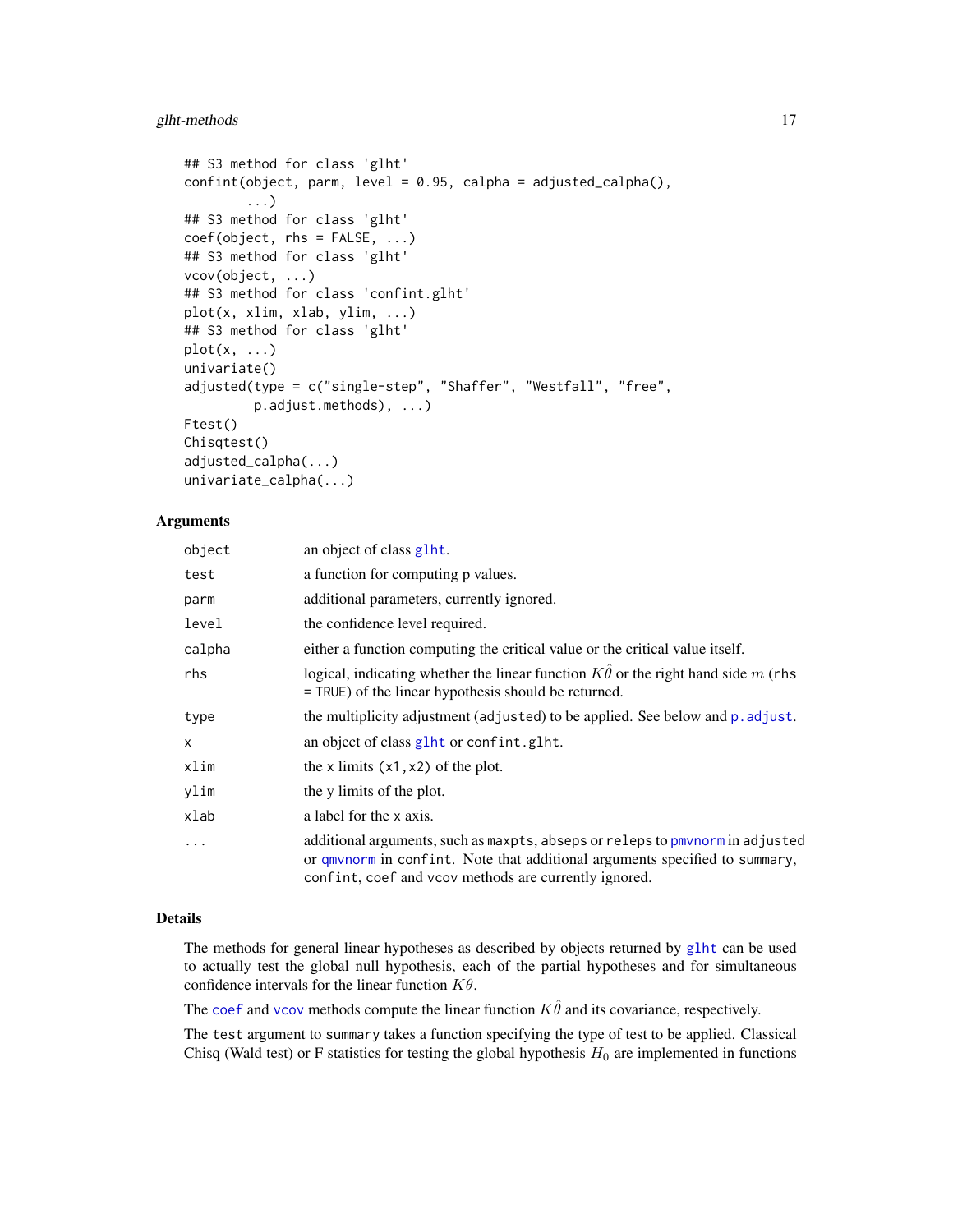Chisqtest and Ftest. Several approaches to multiplicity adjusted p values for each of the linear hypotheses are implemented in function adjusted. The type argument to adjusted specifies the method to be applied: "single-step" implements adjusted p values based on the joint normal or t distribution of the linear function, and "Shaffer" and "Westfall" implement logically constraint multiplicity adjustments (Shaffer, 1986; Westfall, 1997). "free" implements multiple testing procedures under free combinations (Westfall et al, 1999). In addition, all adjustment methods implemented in  $p$ . adjust are available as well.

Simultaneous confidence intervals for linear functions can be computed using method [confint](#page-0-0). Univariate confidence intervals can be computed by specifying calpha = univariate\_calpha() to confint. The critical value can directly be specified as a scalar to calpha as well. Note that plot(a) for some object a of class glht is equivalent to plot(confint(a)).

All simultaneous inference procedures implemented here control the family-wise error rate (FWER). Multivariate normal and t distributions, the latter one only for models of class 1m, are evaluated using the procedures implemented in package mvtnorm. Note that the default procedure is stochastic. Reproducible p-values and confidence intervals require appropriate settings of seeds.

A more detailed description of the underlying methodology is available from Hothorn et al. (2008) and Bretz et al. (2010).

#### Value

summary computes (adjusted) p values for general linear hypotheses, [confint](#page-0-0) computes (adjusted) confidence intervals, [coef](#page-0-0) returns estimates of the linear function  $K\theta$  and [vcov](#page-0-0) its covariance.

#### References

Frank Bretz, Torsten Hothorn and Peter Westfall (2010), *Multiple Comparisons Using R*, CRC Press, Boca Raton.

Juliet P. Shaffer (1986), Modified sequentially rejective multiple test procedures. *Journal of the American Statistical Association*, 81, 826–831.

Peter H. Westfall (1997), Multiple testing of general contrasts using logical constraints and correlations. *Journal of the American Statistical Association*, 92, 299–306.

P. H. Westfall, R. D. Tobias, D. Rom, R. D. Wolfinger, Y. Hochberg (1999). *Multiple Comparisons and Multiple Tests Using the SAS System*. Cary, NC: SAS Institute Inc.

Torsten Hothorn, Frank Bretz and Peter Westfall (2008), Simultaneous Inference in General Parametric Models. *Biometrical Journal*, 50(3), 346–363; See vignette("generalsiminf",package = "multcomp").

```
### set up a two-way ANOVA
amod \leq aov(breaks \sim wool + tension, data = warpbreaks)
### set up all-pair comparisons for factor `tension'
wht \leq glht(amod, linfct = mcp(tension = "Tukey"))
### 95% simultaneous confidence intervals
plot(print(confint(wht)))
```
<span id="page-17-0"></span>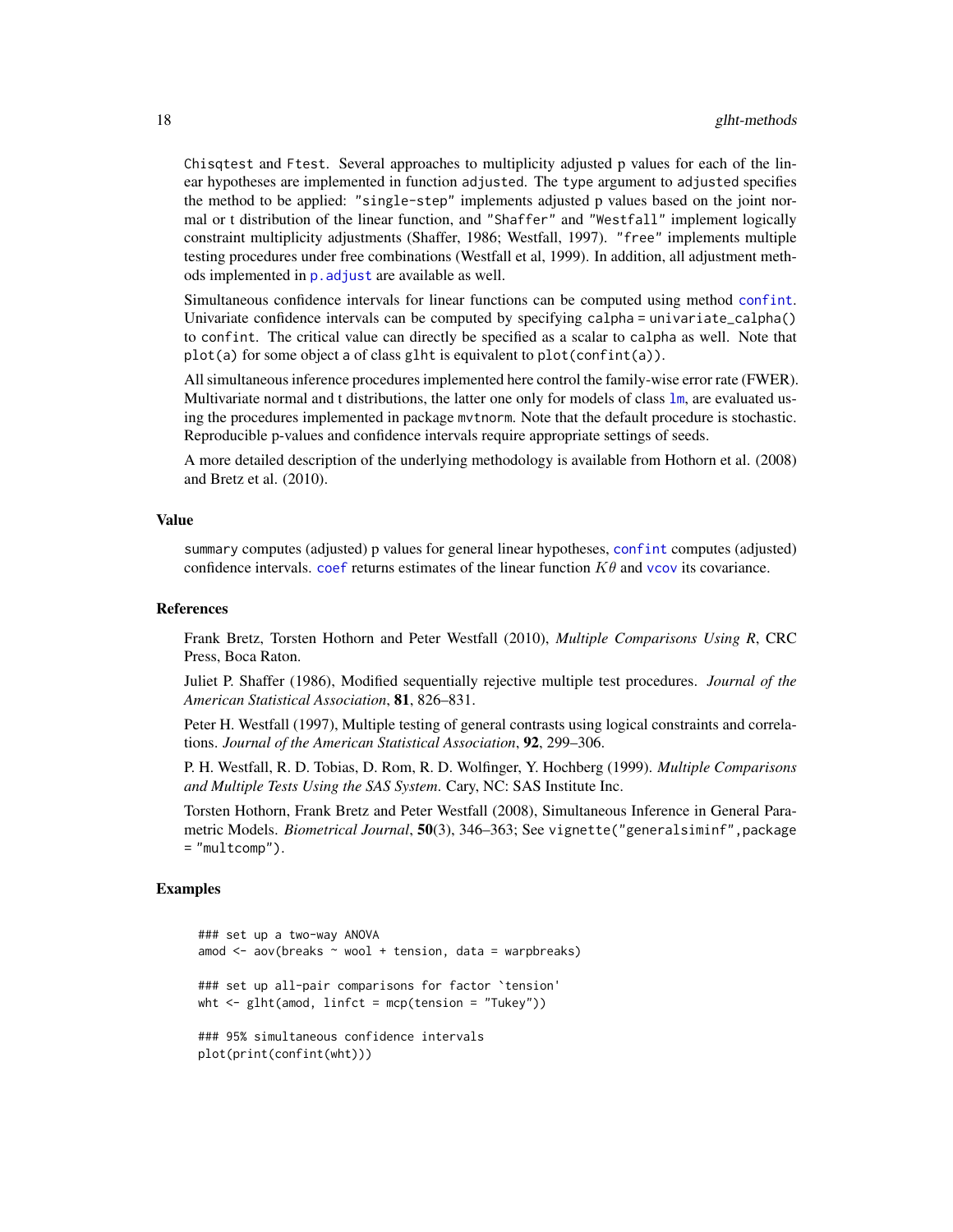```
### the same (for balanced designs only)
TukeyHSD(amod, "tension")
### corresponding adjusted p values
summary(wht)
### all means for levels of `tension'
amod \leq aov(breaks \sim tension, data = warpbreaks)
glht(amod, linfct = matrix(c(1, 0, 0,
                              1, 1, 0,
                              1, 0, 1), byrow = TRUE, ncol = 3))
### confidence bands for a simple linear model, `cars' data
plot(cars, xlab = "Speed (mph)", ylab = "Stopping distance (ft)",
     \text{las} = 1)### fit linear model and add regression line to plot
lmod < - lm(dist ~ p^seed, data = cars)abline(lmod)
### a grid of speeds
speeds <- seq(from = min(cars$speed), to = max(cars$speed),
              length = 10### linear hypotheses: 10 selected points on the regression line != 0
K \le - \text{cbind}(1, \text{ speeds})### set up linear hypotheses
cht <- glht(lmod, linfct = K)
### confidence intervals, i.e., confidence bands, and add them plot
cci <- confint(cht)
lines(speeds, cci$confint[,"lwr"], col = "blue")
lines(speeds, cci$confint[,"upr"], col = "blue")
### simultaneous p values for parameters in a Cox model
if (require("survival") && require("MASS")) {
    data("leuk", package = "MASS")
    leuk.cox <- coxph(Surv(time) ~ ag + log(wbc), data = leuk)
    ### set up linear hypotheses
    lht <- glht(leuk.cox, linfct = diag(length(coef(leuk.cox))))
    ### adjusted p values
    print(summary(lht))
}
```
litter *Litter Weights Data Set*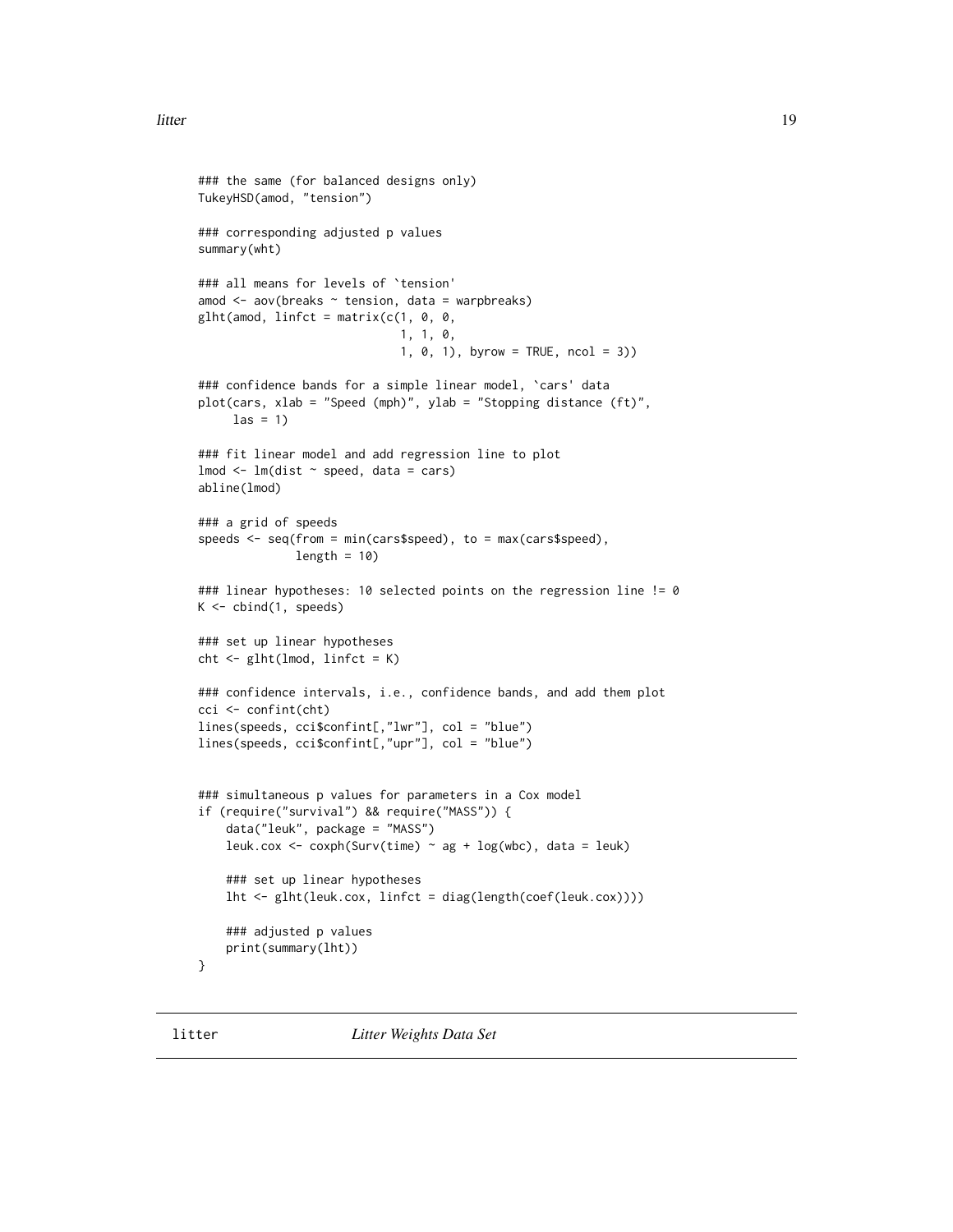<span id="page-19-0"></span>Dose response of litter weights in rats.

#### Usage

data("litter")

# Format

This data frame contains the following variables

dose dosages at four levels: 0, 5, 50, 500.

gesttime gestation time as covariate.

number number of animals in litter as covariate.

weight response variable: average post-birth weights in the entire litter.

# Details

Pregnant mice were divided into four groups and the compound in four different doses was administered during pregnancy. Their litters were evaluated for birth weights.

# Source

P. H. Westfall, R. D. Tobias, D. Rom, R. D. Wolfinger, Y. Hochberg (1999). *Multiple Comparisons and Multiple Tests Using the SAS System*. Cary, NC: SAS Institute Inc., page 109.

P. H. Westfall (1997). Multiple Testing of General Contrasts Using Logical Constraints and Correlations. *Journal of the American Statistical Association*, 92(437), 299–306.

```
### fit ANCOVA model to data
amod \leq aov(weight \sim dose + gesttime + number, data = litter)
### define matrix of linear hypotheses for `dose'
doselev <- as.integer(levels(litter$dose))
K <- rbind(contrMat(table(litter$dose), "Tukey"),
           otrend = c(-1.5, -0.5, 0.5, 1.5),
           atrend = doselev - mean(doselev),
           ltrend = log(1:4) - mean(log(1:4))### set up multiple comparison object
Kht \leq glht(amod, linfct = mcp(dose = K), alternative = "less")
### cf. Westfall (1997, Table 2)
summary(Kht, test = univariate())
summary(Kht, test = adjusted("bonferroni"))
summary(Kht, test = adjusted("Shaffer"))
summary(Kht, test = adjusted("Westfall"))
summary(Kht, test = adjusted("single-step"))
```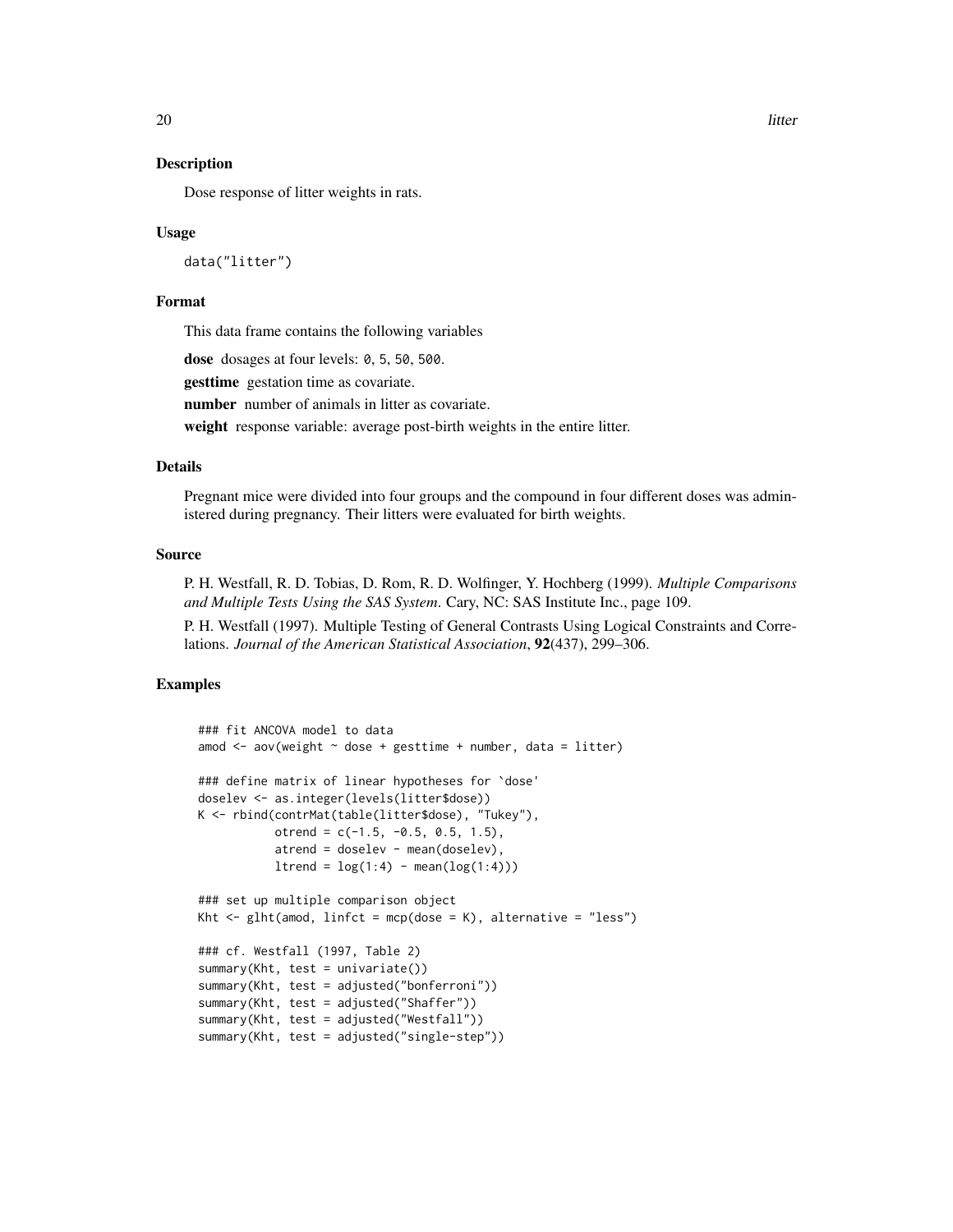<span id="page-20-0"></span>

Calculation of correlation between test statistics from multiple marginal models using the score decomposition

# Usage

 $mm($ ... $)$  $mlf(\ldots)$ 

#### Arguments

... A names argument list containing fitted models (mmm) or definitions of linear functions (mlf). If only one linear function is defined for mlf, it will be applied to all models in mmm by [glht.mlf](#page-11-2).

# Details

Estimated correlations of the estimated parameters of interest from the multiple marginal models are obtained using a stacked version of the i.i.d. decomposition of parameter estimates by means of score components (first derivatives of the log likelihood). The method is less conservative than the Bonferroni correction. The details are provided by Pipper, Ritz and Bisgaard (2012).

The implementation assumes that the model were fitted to the same data, i.e., the rows of the matrices returned by estfun belong to the same observations for each model.

The reference distribution is always multivariate normal, if you want to use the multivariate t, please specify the corresponding degrees of freedom as an additional df argument to [glht](#page-11-1).

Observations with missing values contribute zero to the score function. Models have to be fitted using [na.exclude](#page-0-0) as na.action argument.

#### Value

An object of class mmm or mlf, basically a named list of the arguments with a special method for [glht](#page-11-1) being available for the latter. vcov, [estfun](#page-0-0), and [bread](#page-0-0) methods are available for objects of class mmm.

# Author(s)

Code for the computation of the joint covariance and sandwich matrices was contributed by Christian Ritz and Christian B. Pipper.

#### References

Christian Bressen Pipper, Christian Ritz and Hans Bisgaard (2012), A Versatile Method for Confirmatory Evaluation of the Effects of a Covariate in Multiple Models, *Journal of the Royal Statistical Society, Series C (Applied Statistics)*, 61, 315–326.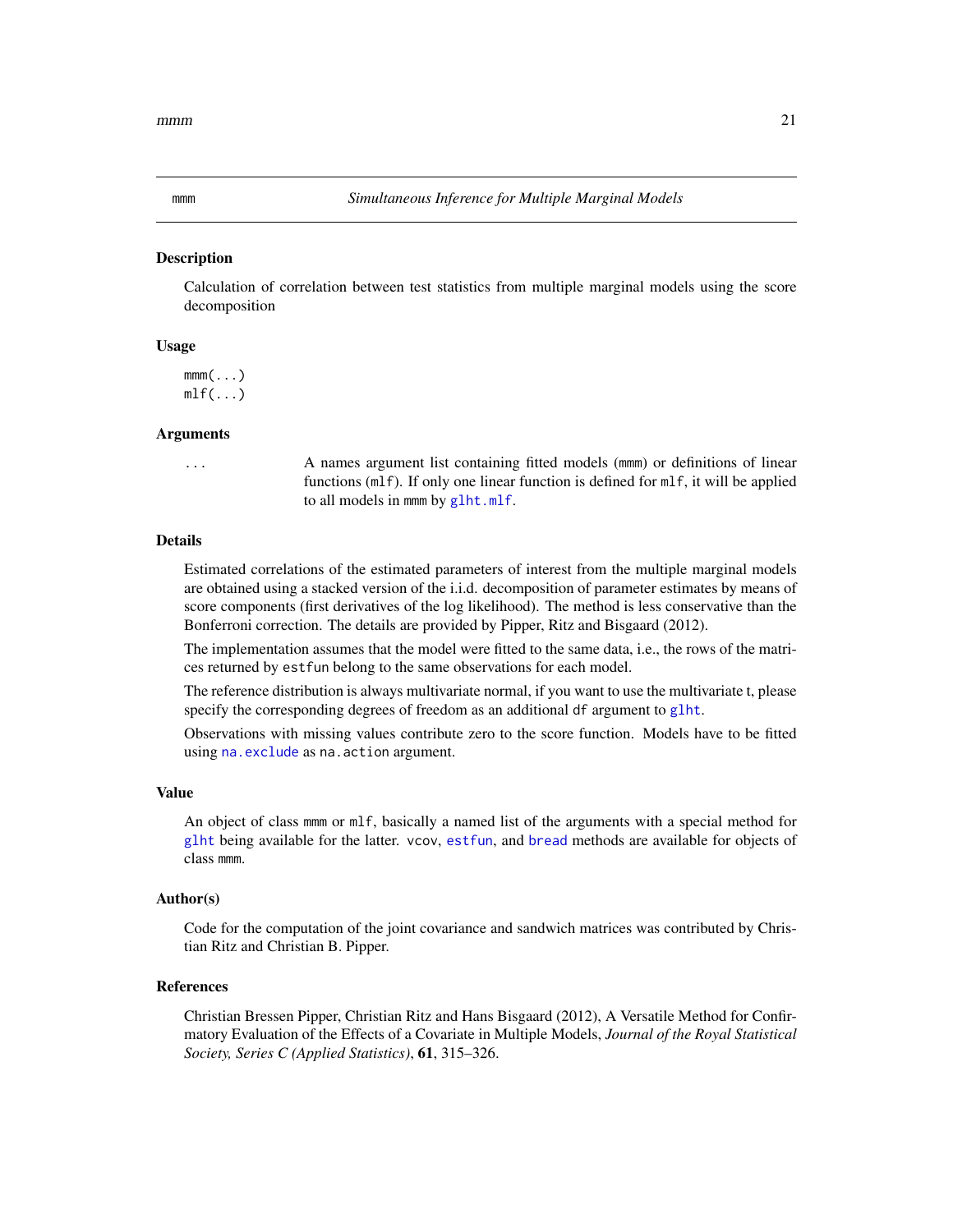```
### replicate analysis of Hasler & Hothorn (2011),
### A Dunnett-Type Procedure for Multiple Endpoints,
### The International Journal of Biostatistics: Vol. 7: Iss. 1, Article 3.
### DOI: 10.2202/1557-4679.1258
library("sandwich")
### see ?coagulation
if (require("SimComp")) {
    data("coagulation", package = "SimComp")
    ### level "S" is the standard, "H" and "B" are novel procedures
    coagulation$Group <- relevel(coagulation$Group, ref = "S")
    ### fit marginal models
    (m1 < -1m(Thromb.count \sim Group, data = coagulation))(m2 <- lm(ADP ~ Group, data = coagulation))
    (m3 \leq Im(TRAP \sim Group, data = coagulation))### set-up Dunnett comparisons for H - S and B - S
    ### for all three models
    g \le -glht(mmm(Thromb = m1, ADP = m2, TRAP = m3),
              mlf(mcp(Group = "Dunnett")), alternative = "greater")
    ### joint correlation
    cov2cor(vcov(g))
    ### simultaneous p-values adjusted by taking the correlation
    ### between the score contributions into account
    summary(g)
    ### simultaneous confidence intervals
    confint(g)
    ### compare with
    ## Not run:
        library("SimComp")
        SimCiDiff(data = coagulation, grp = "Group",
                  resp = c("Thromb.count","ADP","TRAP"),
                  type = "Dunnett", alternative = "greater",
                  covar.equals = TRUE)## End(Not run)
    ### use sandwich variance matrix
    g \le -glht(mmm(Thromb = m1, ADP = m2, TRAP = m3),
              mlf(mcp(Group = "Dunnett")),
              alternative = "greater", vcov = sandwich)
    summary(g)
    confint(g)
}
```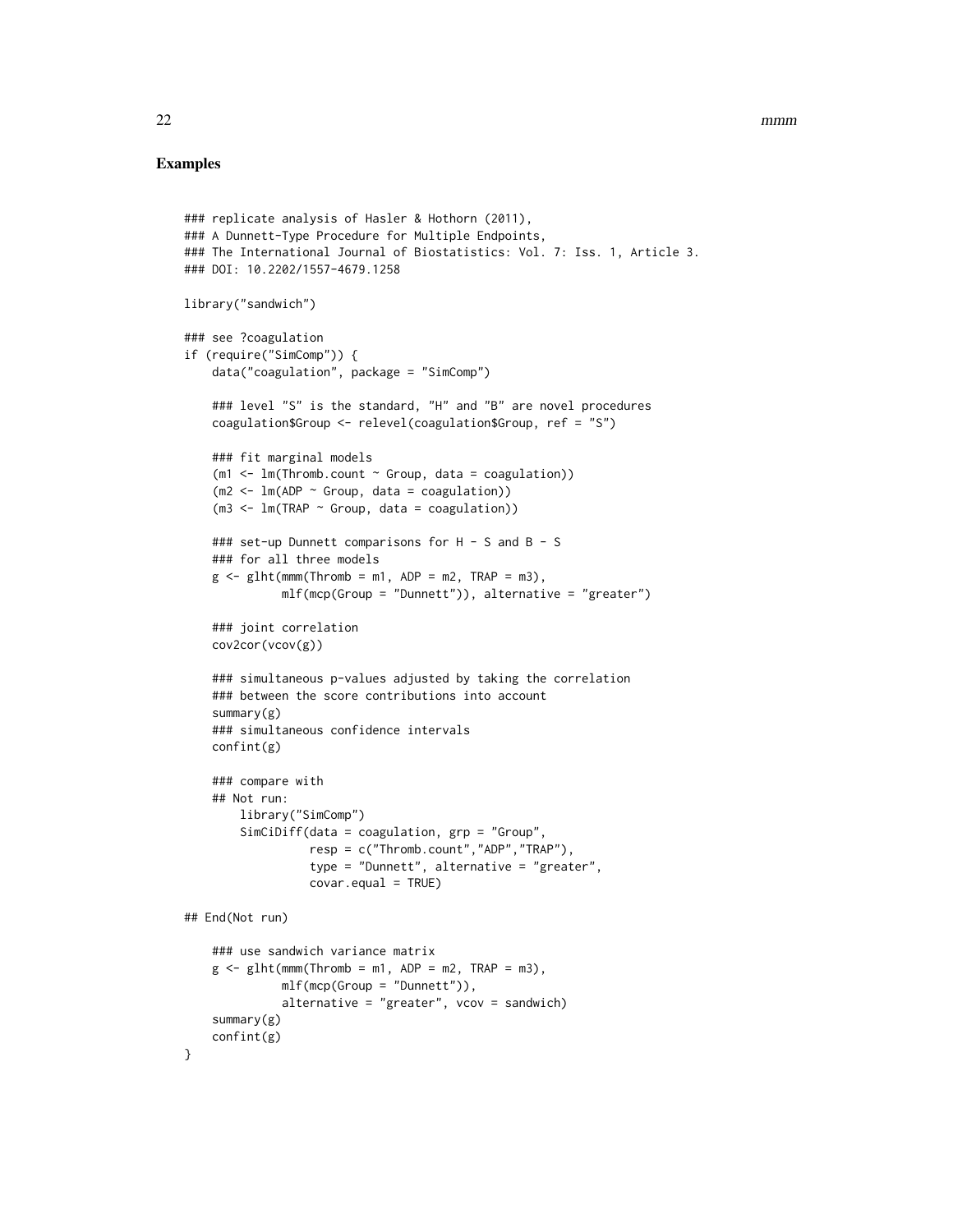```
### attitude towards science data
data("mn6.9", package = "TH.data")
### one model for each item
mn6.9.y1 \leq glm(y1 \sim group, family = binomial(),na. action = na. omit, data = mn6.9)mn6.9.y2 \leq glm(y2 \sim group, family = binomial(),na. action = na. omit, data = mn6.9)mn6.9.y3 \leq glm(y3 \sim group, family = binomial(),na.action = na.omit, data = mn6.9)
mn6.9.y4 \leq glm(y4 \sim group, family = binomial(),na. action = na. omit, data = mn6.9)### test all parameters simulaneously
summary(glht(mmm(mn6.9.y1, mn6.9.y2, mn6.9.y3, mn6.9.y4),
             mlf(diag(2))))### group differences
summary(glht(mmm(mn6.9.y1, mn6.9.y2, mn6.9.y3, mn6.9.y4),
             mlf("group2 = 0"))### alternative analysis of Klingenberg & Satopaa (2013),
### Simultaneous Confidence Intervals for Comparing Margins of
### Multivariate Binary Data, CSDA, 64, 87-98
### http://dx.doi.org/10.1016/j.csda.2013.02.016
### see supplementary material for data description
### NOTE: this is not the real data but only a subsample
influenza <- structure(list(
HEADACHE = c(1L, 0L, 0L, 1L, 0L, 0L, 1L, 1L, 1L,
0L, 0L, 1L, 0L, 1L, 0L, 1L, 1L, 1L, 1L, 1L, 1L, 0L, 0L, 0L, 0L,
1L, 1L), MALAISE = c(0L, 0L, 1L, 1L, 0L, 1L, 1L, 1L, 0L, 1L,
0L, 0L, 1L, 1L, 0L, 0L, 1L, 0L, 1L, 0L, 1L, 0L, 1L, 1L, 0L, 1L,
0L), PYREXIA = c(0L, 0L, 0L, 0L, 0L, 1L, 0L, 1L, 0L, 0L, 1L,
1L, 1L, 1L, 0L, 0L, 0L, 0L, 0L, 1L, 1L, 1L, 0L, 0L, 0L, 1L, 1L
), ARTHRALGIA = c(0L, 0L, 0L, 0L, 1L, 0L, 1L, 0L, 1L, 1L, 0L,
0L, 1L, 1L, 0L, 1L, 0L, 0L, 1L, 0L, 0L, 0L, 0L, 1L, 1L, 1L, 1L
), group = structure(c(2L, 2L, 2L, 2L, 2L, 2L, 2L, 2L, 2L, 2L,
2L, 2L, 2L, 2L, 1L, 1L, 1L, 1L, 1L, 1L, 1L, 1L, 1L, 1L, 1L, 1L,
1L), .Label = c("pla", "trt"), class = "factor"), Freq = c(32L,
165L, 10L, 23L, 3L, 1L, 4L, 2L, 4L, 2L, 1L, 1L, 1L, 1L, 167L,
1L, 11L, 37L, 7L, 7L, 5L, 3L, 3L, 1L, 2L, 4L, 2L)), .Names = c("HEADACHE",
"MALAISE", "PYREXIA", "ARTHRALGIA", "group", "Freq"), row.names = c(1L,
2L, 3L, 5L, 9L, 36L, 43L, 50L, 74L, 83L, 139L, 175L, 183L, 205L,
251L, 254L, 255L, 259L, 279L, 281L, 282L, 286L, 302L, 322L, 323L,
366L, 382L), class = "data.frame")
influenza <- influenza[rep(1:nrow(influenza), influenza$Freq), 1:5]
### Fitting marginal logistic regression models
(head_logreg <- glm(HEADACHE ~ group, data = influenza,
                    family = binomial())
(mala_logreg <- glm(MALAISE ~ group, data = influenza,
                    family = binomial())
```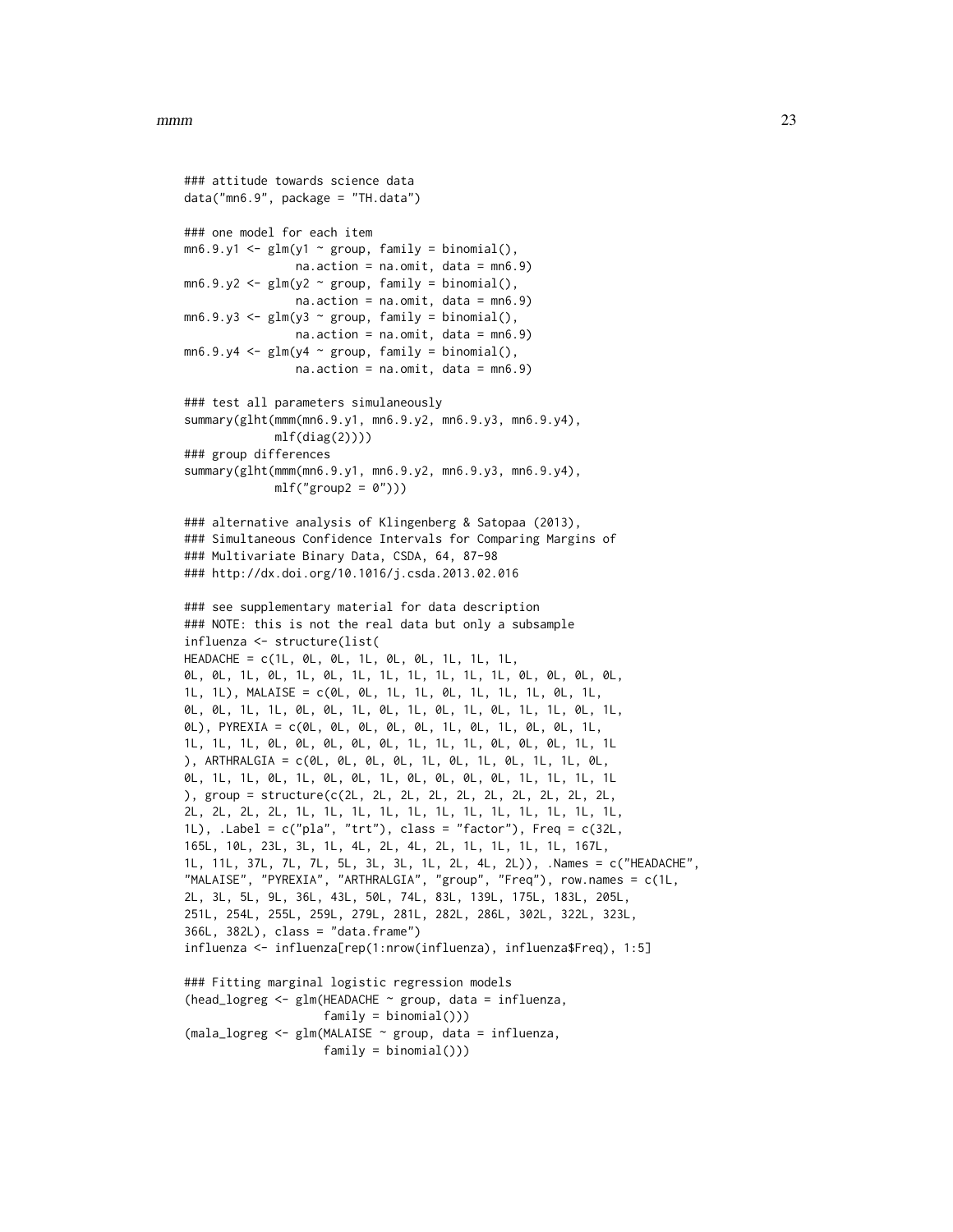```
(pyre_logreg <- glm(PYREXIA ~ group, data = influenza,
                    family = binomial())
(arth_logreg <- glm(ARTHRALGIA ~ group, data = influenza,
                    family = binomial())
### Simultaneous inference for log-odds
xy.sim <- glht(mmm(head = head_logreg,
                   mala = mala_logreg,
                   pyre = pyre_logreg,
                   arth = arth_logreg),
               mlf("growth = 0"))summary(xy.sim)
confint(xy.sim)
### Artificial examples
### Combining linear regression and logistic regression
set.seed(29)
y1 <- rnorm(100)
y2 \le - factor(y1 + rnorm(100, sd = .1) > 0)
x1 \leftarrow g1(4, 25)x2 <- runif(100, 0, 10)
m1 \leq -1m(y1 \sim x1 + x2)m2 \leq-glm(y2 \sim x1 + x2, family = binomial())
### Note that the same explanatory variables are considered in both models
### but the resulting parameter estimates are on 2 different scales
### (original and log-odds scales)
### Simultaneous inference for the same parameter in the 2 model fits
summary(glht(mmm(m1 = m1, m2 = m2), mlf("x12 = 0")))
### Simultaneous inference for different parameters in the 2 model fits
summary(glht(mmm(m1 = m1, m2 = m2),
             mlf(m1 = "x12 = 0", m2 = "x13 = 0"))### Simultaneous inference for different and identical parameters in the 2
### model fits
summary(glht(mmm(m1 = m1, m2 = m2),
             mlf(m1 = c("x12 = 0", "x13 = 0"), m2 = "x13 = 0")))
### Examples for binomial data
### Two independent outcomes
y1.1 <- rbinom(100, 1, 0.45)
y1.2 <- rbinom(100, 1, 0.55)
group <- factor(rep(c("A", "B"), 50))
m1 < - glm(y1.1 \sim group, family = binomial)
m2 \leq glm(y1.2 \approx group, family = binomial)summary(glht(mmm(m1 = m1, m2 = m2),
             mlf("groupB = 0"))
```
### Two perfectly correlated outcomes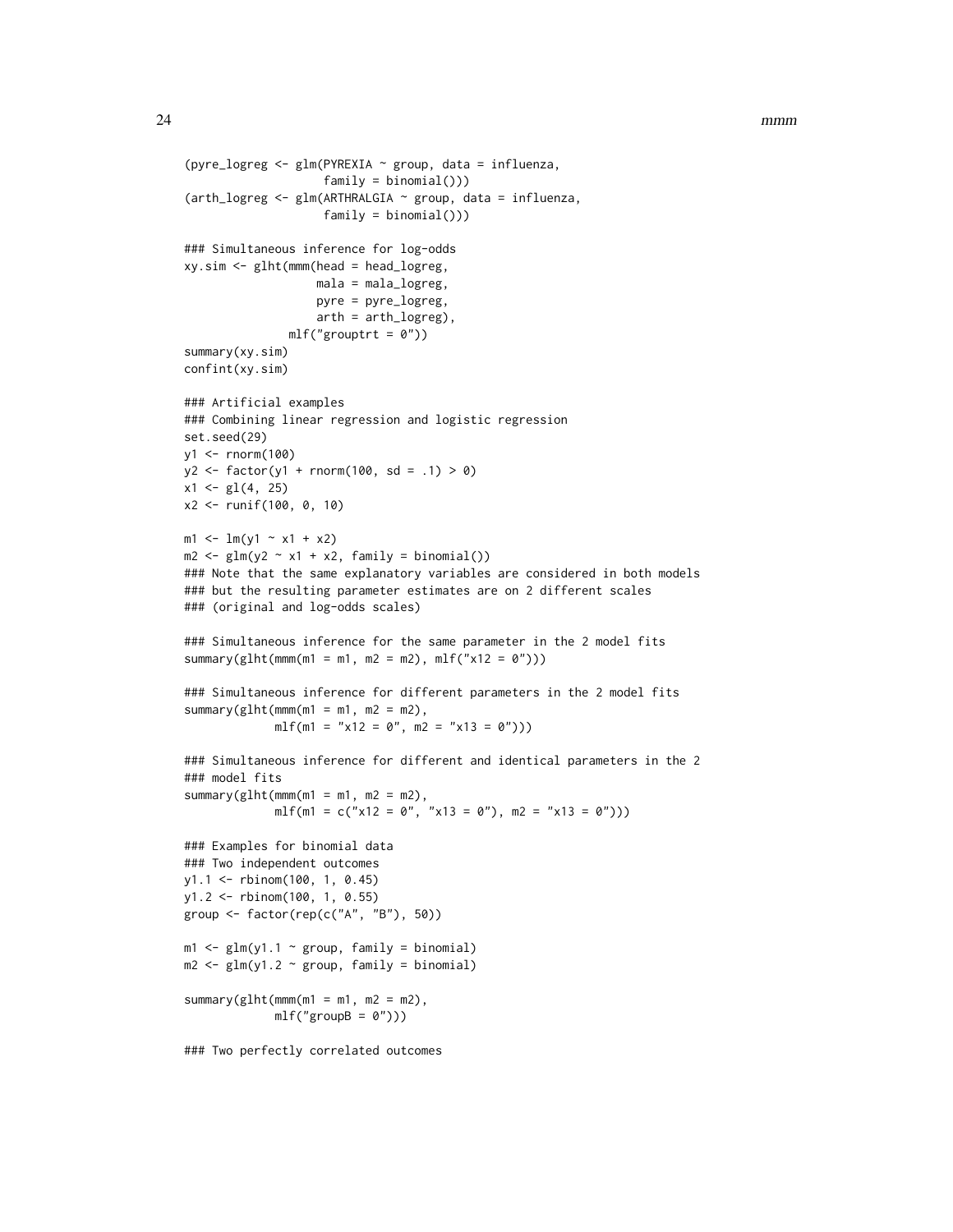# <span id="page-24-0"></span>modelparm 25

```
y2.1 <- rbinom(100, 1, 0.45)
y2.2 \le y2.1group <- factor(rep(c("A", "B"), 50))
m1 \leq -g \ln(y2.1 \sim \text{group}, \text{family} = \text{binomial})m2 \leq -g \ln(y2.2 \sim \text{group}, \text{family} = \text{binomial})summary(glht(mmm(m1 = m1, m2 = m2),
               mlf("groupB = 0"))### use sandwich covariance matrix
summary(glht(mmm(m1 = m1, m2 = m2),
               mIf("groupB = 0"), vcov = sandwich))
```
#### <span id="page-24-1"></span>modelparm *Generic Accessor Function for Model Parameters*

#### Description

Extract model parameters and their covariance matrix as well as degrees of freedom (if available) from a fitted model.

#### Usage

```
modelparm(model, coef., vcov., df, ...)
```
#### Arguments

| model   | a fitted model, for example an object returned by $\text{lm}$ , $\text{glm}$ , aov, survreg, fixest,<br>or lmer etc.        |
|---------|-----------------------------------------------------------------------------------------------------------------------------|
| coef.   | an accessor function for the model parameters. Alternatively, the vector of co-<br>efficients.                              |
| VCOV.   | an accessor function for the covariance matrix of the model parameters. Alter-<br>natively, the covariance matrix directly. |
| df      | an optional specification of the degrees of freedom to be used in subsequent<br>computations.                               |
| $\cdot$ | additional arguments, currently ignored.                                                                                    |

# Details

One can't expect [coef](#page-0-0) and [vcov](#page-0-0) methods for arbitrary models to return a vector of  $p$  fixed effects model parameters (coef) and corresponding  $p \times p$  covariance matrix (vcov).

The coef. and vcov. arguments can be used to define modified coef or vcov methods for a specific model. Methods for [lmer](#page-0-0), [fixest](#page-0-0), and [survreg](#page-0-0) objects are available (internally).

For objects inheriting from class [lm](#page-0-0) the degrees of freedom are determined from model and the corresponding multivariate t distribution is used by all methods to [glht](#page-11-1) objects. By default, the asymptotic multivariate normal distribution is used in all other cases unless df is specified by the user.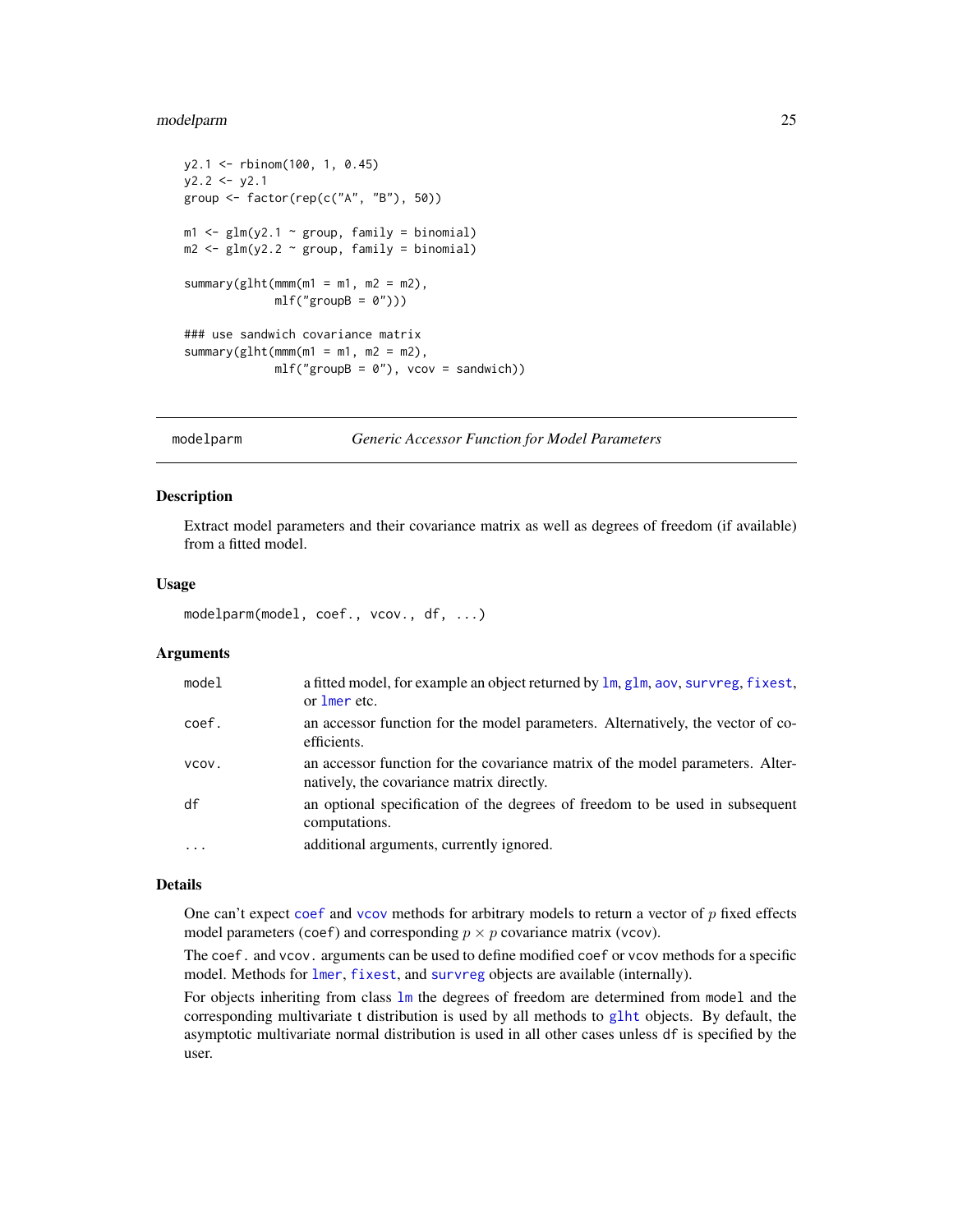26 meters and the state of the state of the state of the state of the state of the state of the state of the state of the state of the state of the state of the state of the state of the state of the state of the state of

# Value

An object of class modelparm with elements

| coef        | model parameters                      |
|-------------|---------------------------------------|
| <b>VCOV</b> | covariance matrix of model parameters |
| df          | degrees of freedom                    |

mtept *Multiple Endpoints Data*

# Description

Measurements on four endpoints in a two-arm clinical trial.

#### Usage

data(mtept)

# Format

A data frame with 111 observations on the following 5 variables.

treatment a factor with levels Drug Placebo

E1 endpoint 1

- E2 endpoint 2
- E3 endpoint 3
- E4 endpoint 4

# Details

The data (from Westfall et al., 1999) contain measurements of patients in treatment (Drug) and control (Placebo) groups, with four outcome variables.

# Source

P. H. Westfall, R. D. Tobias, D. Rom, R. D. Wolfinger, Y. Hochberg (1999). *Multiple Comparisons and Multiple Tests Using the SAS System*. Cary, NC: SAS Institute Inc.

<span id="page-25-0"></span>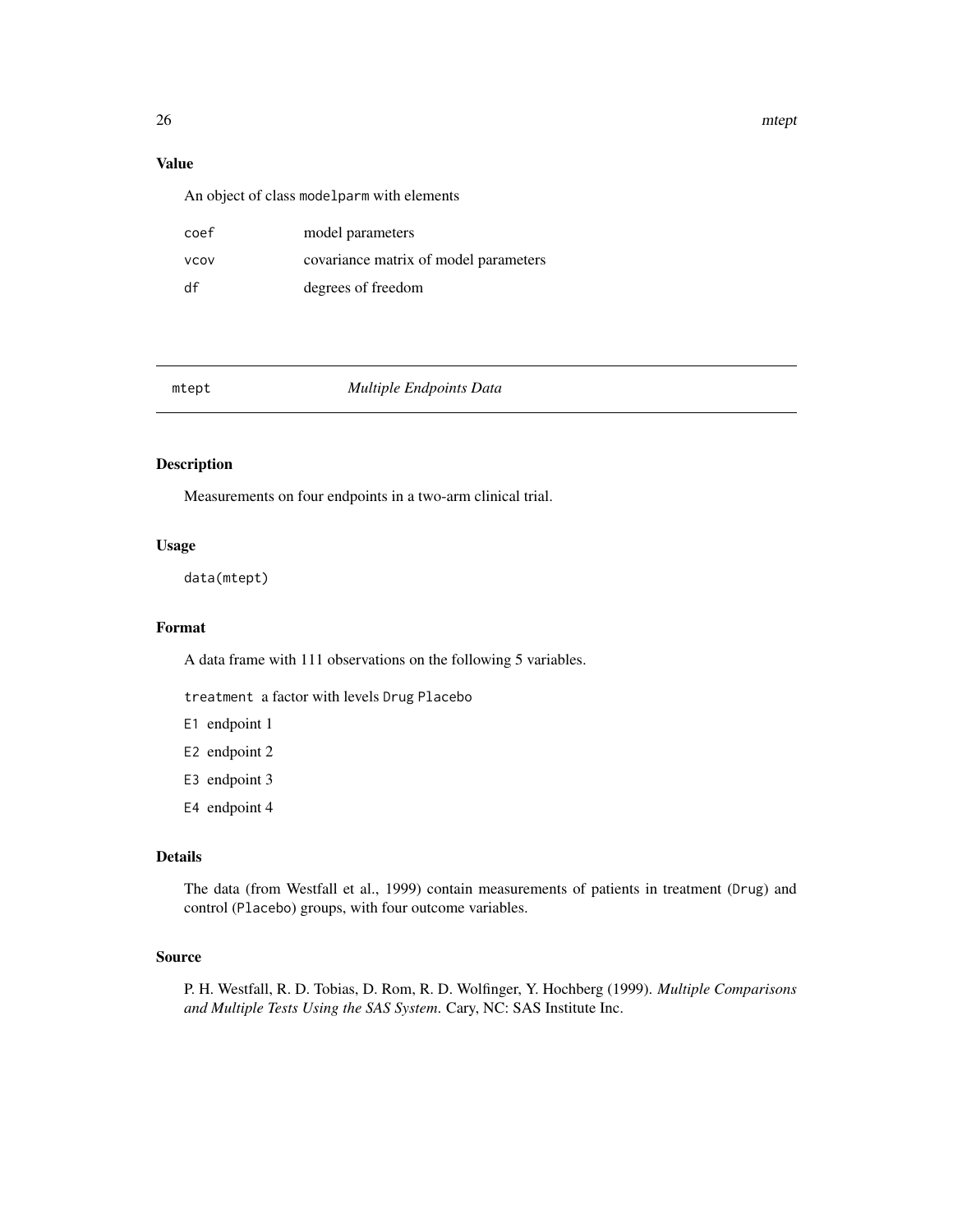<span id="page-26-0"></span>

Directly specify estimated model parameters and their covariance matrix.

# Usage

 $param(coeff, vcov, df = 0)$ 

# Arguments

| coef        | estimated coefficients.                                                                       |
|-------------|-----------------------------------------------------------------------------------------------|
| <b>VCOV</b> | estimated covariance matrix of the coefficients.                                              |
| df          | an optional specification of the degrees of freedom to be used in subsequent<br>computations. |

# Details

When only estimated model parameters and the corresponding covariance matrix is available for simultaneous inference using [glht](#page-11-1) (for example, when only the results but not the original data are available or, even worse, when the model has been fitted outside R), function parm sets up an object [glht](#page-11-1) is able to compute on (mainly by offering coef and vcov methods).

Note that the linear function in g1ht can't be specified via [mcp](#page-11-2) since the model terms are missing.

# Value

An object of class parm with elements

| coef        | model parameters                      |
|-------------|---------------------------------------|
| <b>VCOV</b> | covariance matrix of model parameters |
| df          | degrees of freedom                    |

```
## example from
## Bretz, Hothorn, and Westfall (2002).
## On multiple comparisons in R. R News, 2(3):14-17.
beta <- c(V1 = 14.8, V2 = 12.6667, V3 = 7.3333, V4 = 13.1333)
Sigma <- 6.7099 * (diag(1 / c(20, 3, 3, 15)))
confint(glht(model = parm(beta, Sigma, 37),
             linfct = c("V2 - V1 > = 0","V3 - V1 >= 0",
                        "V4 - V1 \geq 0")),
        level = 0.9
```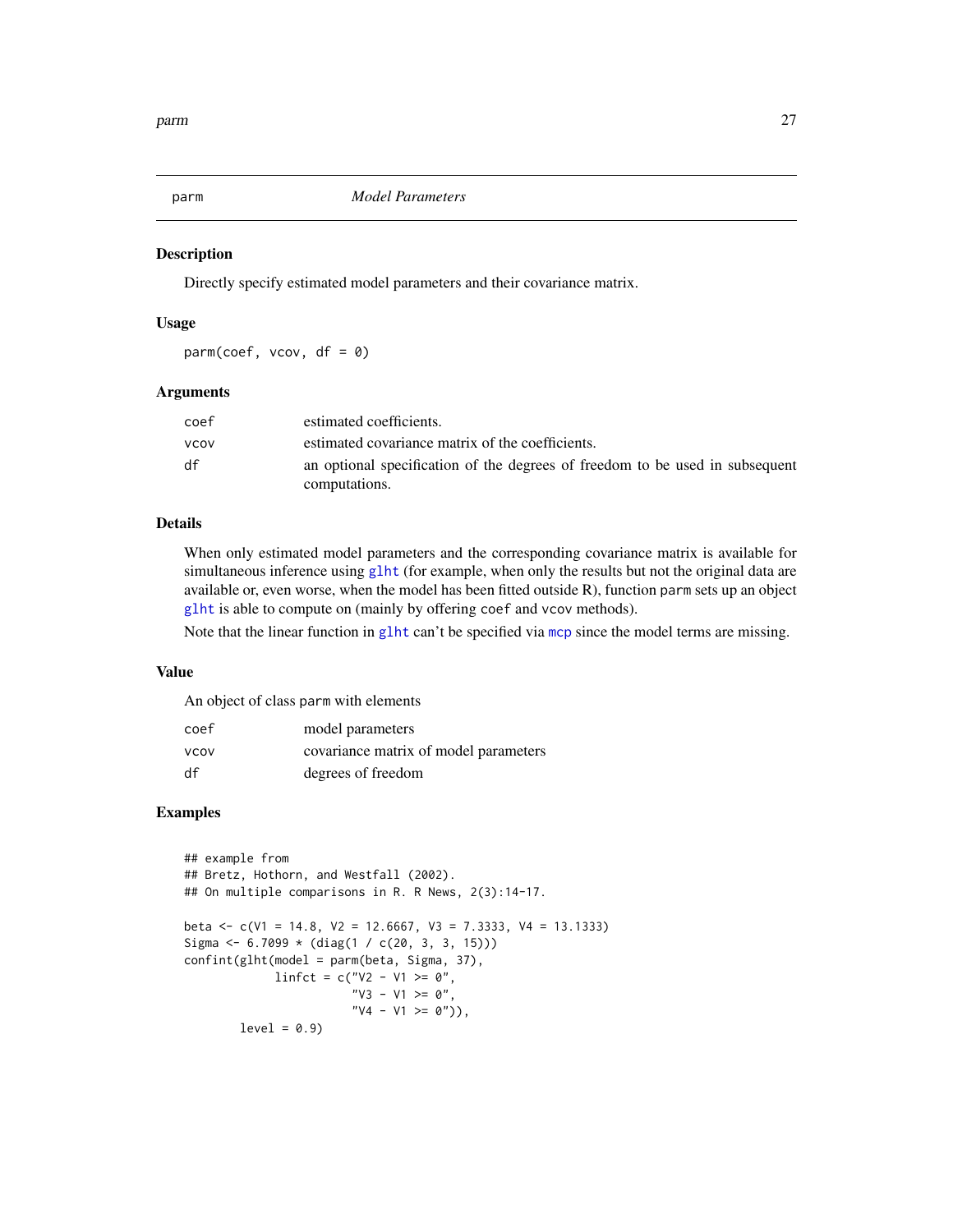<span id="page-27-1"></span><span id="page-27-0"></span>

Plot information of glht, summary.glht or confint.glht objects stored as cld objects together with a compact letter display of all pair-wise comparisons.

#### Usage

```
## S3 method for class 'cld'
plot(x, type = c("response", "lp"), ...)
```
#### Arguments

| x         | An object of class c1d.                                                                                                                                                                                              |
|-----------|----------------------------------------------------------------------------------------------------------------------------------------------------------------------------------------------------------------------|
| type      | Should the response or the linear predictor (lp) be plotted. If there are any covari-<br>ates, the lp is automatically used. To use the response variable, set type="response"<br>and covar=FALSE of the c1d object. |
| $\ddotsc$ | Other optional print parameters which are passed to the plotting functions.                                                                                                                                          |

# Details

This function plots the information stored in glht, summary.glht or confint.glht objects. Prior to plotting, these objects have to be converted to cld objects (see [cld](#page-5-1) for details). All types of plots include a compact letter display (cld) of all pair-wise comparisons. Equal letters indicate no significant differences. Two levels are significantly different, in case they do not have any letters in common. If the fitted model contains any covariates, a boxplot of the linear predictor is generated with the cld within the upper margin. Otherwise, three different types of plots are used depending on the class of variable y of the c1d object. In case of class(y) == "numeric", a boxplot is generated using the response variable, classified according to the levels of the variable used for the Tukey contrast matrix. Is class(y) == "factor", a mosaic plot is generated, and the cld is printed above. In case of class(y) == "Surv", a plot of fitted survival functions is generated where the cld is plotted within the legend. The compact letter display is computed using the algorithm of Piepho (2004). Note: The user has to provide a sufficiently large upper margin which can be used to depict the compact letter display (see examples).

# References

Hans-Peter Piepho (2004), An Algorithm for a Letter-Based Representation of All-Pairwise Comparisons, *Journal of Computational and Graphical Statistics*, 13(2), 456–466.

# See Also

[glht](#page-11-1) [cld](#page-5-1) [cld.summary.glht](#page-5-2) [cld.confint.glht](#page-5-2) [cld.glht](#page-5-2) [boxplot](#page-0-0) [mosaicplot](#page-0-0) [plot.survfit](#page-0-0)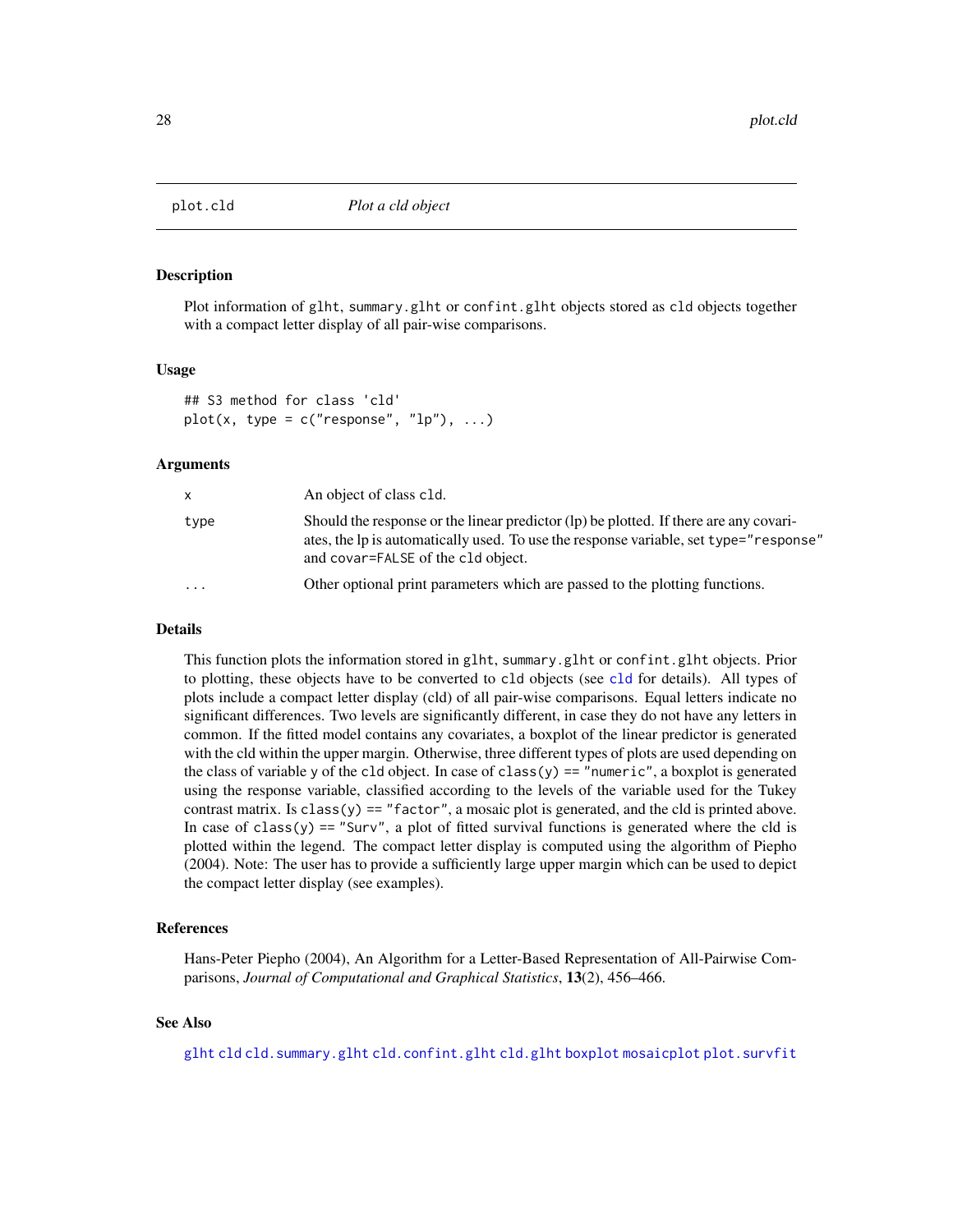#### plot.cld 29

```
### multiple comparison procedures
### set up a one-way ANOVA
data(warpbreaks)
amod \leq aov(breaks \sim tension, data = warpbreaks)
### specify all pair-wise comparisons among levels of variable "tension"
tuk \leq glht(amod, linfct = mcp(tension = "Tukey"))
### extract information
tuk.cld <- cld(tuk)
### use sufficiently large upper margin
old.par <- par(mai=c(1,1,1.25,1), no.readonly=TRUE)
### plot
plot(tuk.cld)
par(old.par)
### now using covariates
amod2 \leq aov(breaks \sim tension + wool, data = warpbreaks)
tuk2 <- glht(amod2, linfct = mcp(tension = "Tukey"))
tuk.cld2 <- cld(tuk2)
old.par \leq par(mai=c(1,1,1.25,1), no.readonly=TRUE)
### use different colors for boxes
plot(tuk.cld2, col=c("green", "red", "blue"))
par(old.par)
### get confidence intervals
ci.glht <- confint(tuk)
### plot them
plot(ci.glht)
old.par \leq par(mai=c(1,1,1.25,1), no.readonly=TRUE)
### use 'confint.glht' object to plot all pair-wise comparisons
plot(cld(ci.glht), col=c("white", "blue", "green"))
par(old.par)
### set up all pair-wise comparisons for count data
data(Titanic)
mod <- glm(Survived ~ Class, data = as.data.frame(Titanic),
           weights = Freq, family = binomial()### specify all pair-wise comparisons among levels of variable "Class"
g1ht.mod \leq g1ht(mod, mcp(Class = "Tukey"))
### extract information
mod.cld <- cld(glht.mod)
### use sufficiently large upper margin
old.par <- par(mai=c(1,1,1.5,1), no.readonly=TRUE)
### plot
plot(mod.cld)
par(old.par)
### set up all pair-wise comparisons of a Cox-model
if (require("survival") && require("MASS")) {
  ### construct 4 classes of age
  Melanoma$Cage <- factor(sapply(Melanoma$age, function(x){
```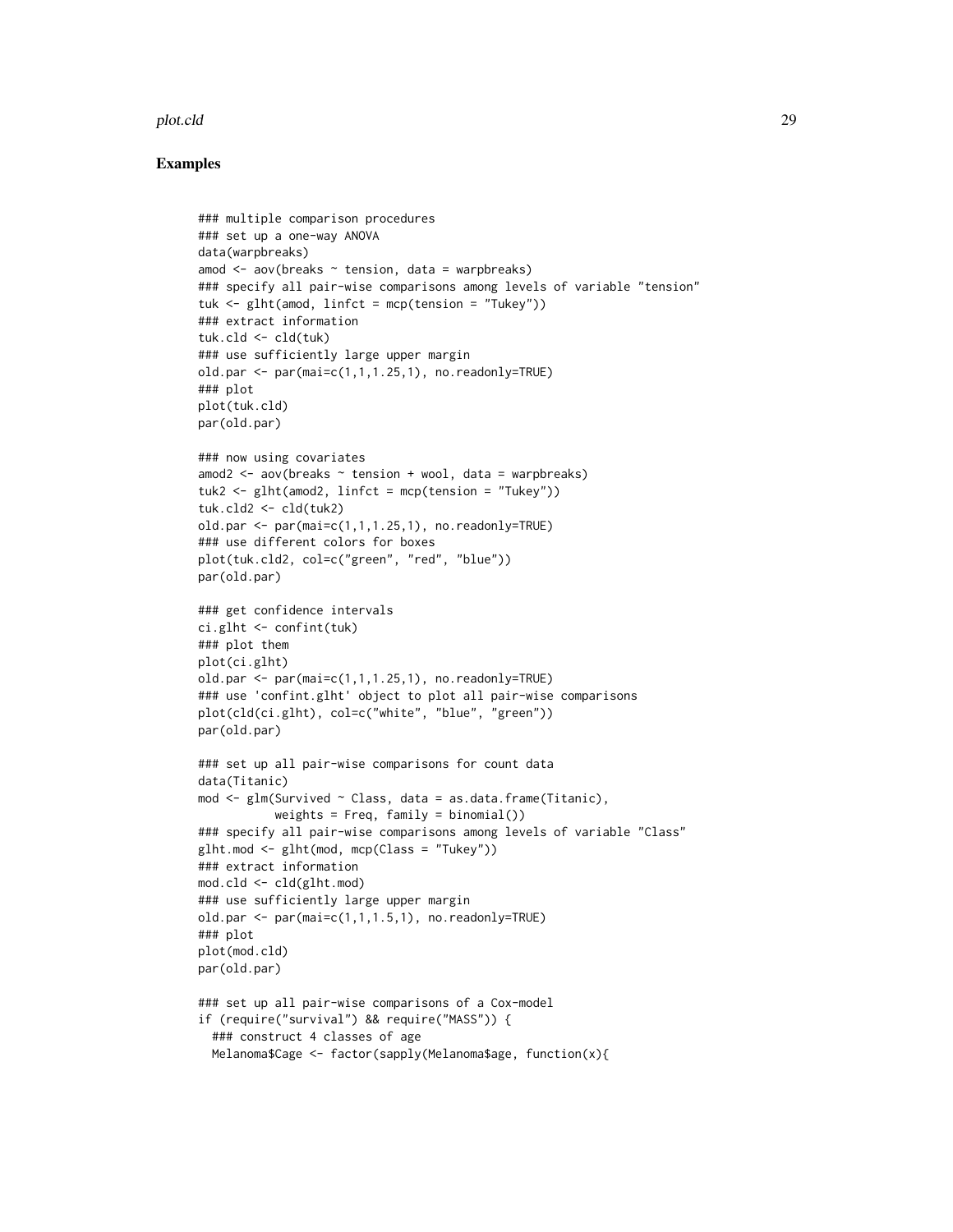```
if(x \leq 25) return(1)
                          if( x > 25 & x \le 50 ) return(2)
                          if( x > 50 & x \le 75 ) return(3)
                          if( x > 75 & x \le 100) return(4) }
                         ))
  ### fit Cox-model
  cm < -\cosh(Surv(time, status == 1) \sim Case, data = Melanoma)### specify all pair-wise comparisons among levels of "Cage"
  cm.glht <- glht(cm, mcp(Cage = "Tukey"))
  # extract information & plot
  old.par <- par(no.readonly=TRUE)
  ### use mono font family
  if (dev.interactive())
      old.par <- par(family = "mono")
  plot(cld(cm.glht), col=c("black", "red", "blue", "green"))
 par(old.par)
}
if (require("nlme") && require("lme4")) {
  data("ergoStool", package = "nlme")
  stool.lmer <- lmer(effort ~ Type + (1 | Subject),
                     data = ergoStool)
  glme41 <- glht(stool.lmer, mcp(Type = "Tukey"))
  old.par <- par(mai=c(1,1,1.5,1), no.readonly=TRUE)
  plot(cld(glme41))
  par(old.par)
}
```
recovery *Recovery Time Data Set*

# Description

Recovery time after surgery.

#### Usage

data("recovery")

# Format

This data frame contains the following variables

blanket blanket type, a factor at four levels: b0, b1, b2, and b3.

minutes response variable: recovery time after a surgical procedure.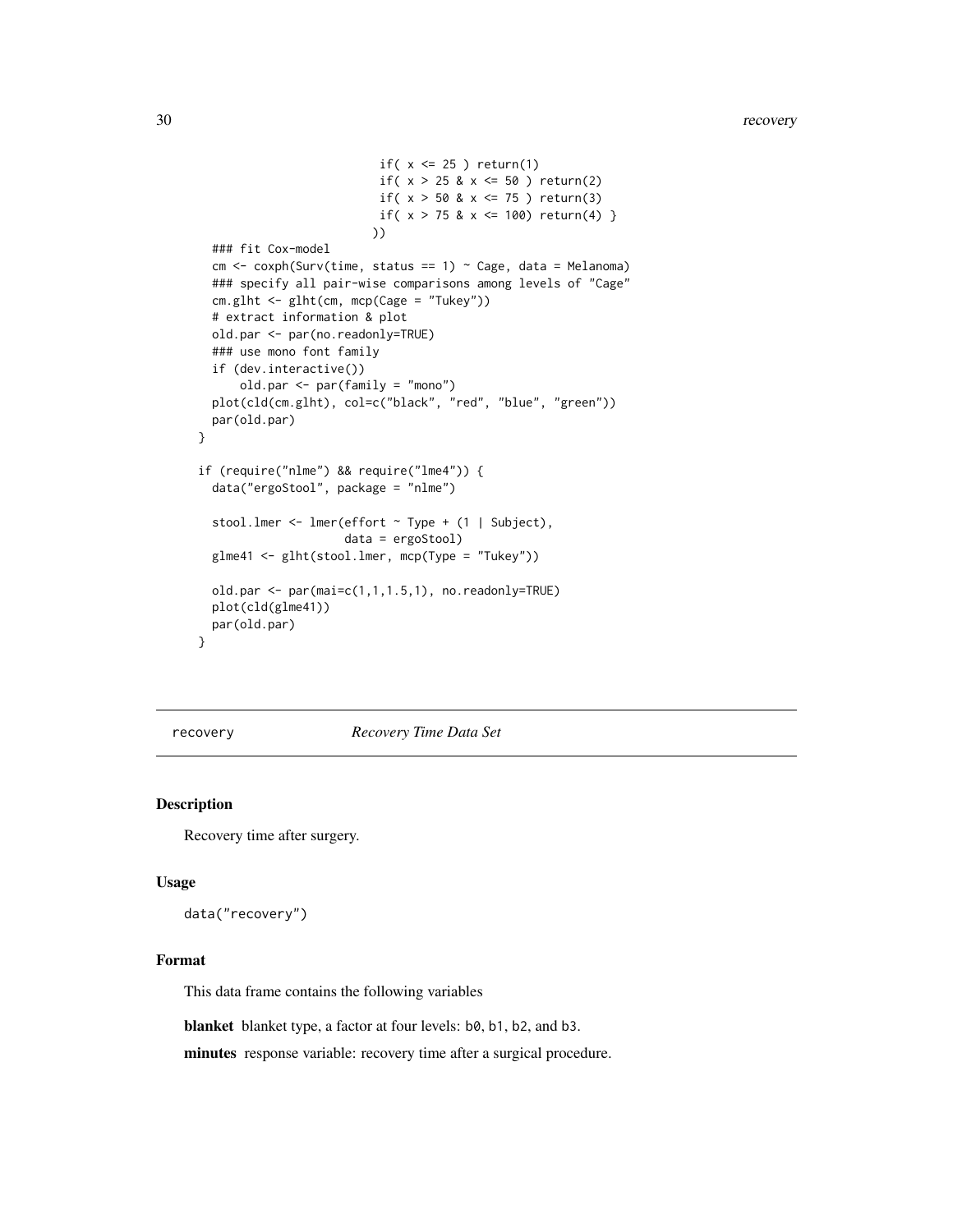# <span id="page-30-0"></span>Details

A company developed specialized heating blankets designed to help the body heat following a surgical procedure. Four types of blankets were tried on surgical patients with the aim of comparing the recovery time of patients. One of the blanket was a standard blanket that had been in use already in various hospitals.

# Source

P. H. Westfall, R. D. Tobias, D. Rom, R. D. Wolfinger, Y. Hochberg (1999). *Multiple Comparisons and Multiple Tests Using the SAS System*. Cary, NC: SAS Institute Inc., page 66.

# Examples

```
### set up one-way ANOVA
amod <- aov(minutes ~ blanket, data = recovery)
### set up multiple comparisons: one-sided Dunnett contrasts
rht \leq glht(amod, linfct = mcp(blanket = "Dunnett"),
           alternative = "less")
### cf. Westfall et al. (1999, p. 80)
confint(rht, level = 0.9)### the same
rht <- glht(amod, linfct = mcp(blanket = c("b1 - b0 >= 0",
                                           "b2 - b0 >= 0",
                                           nb3 - b0 \ge 0")confint(rht, level = 0.9)
```
sbp *Systolic Blood Pressure Data*

#### Description

Systolic blood pressure, age and gender of 69 people.

#### Usage

data("sbp")

#### Format

A data frame with 69 observations on the following 3 variables.

gender a factor with levels male female

sbp systolic blood pressure in mmHg

age age in years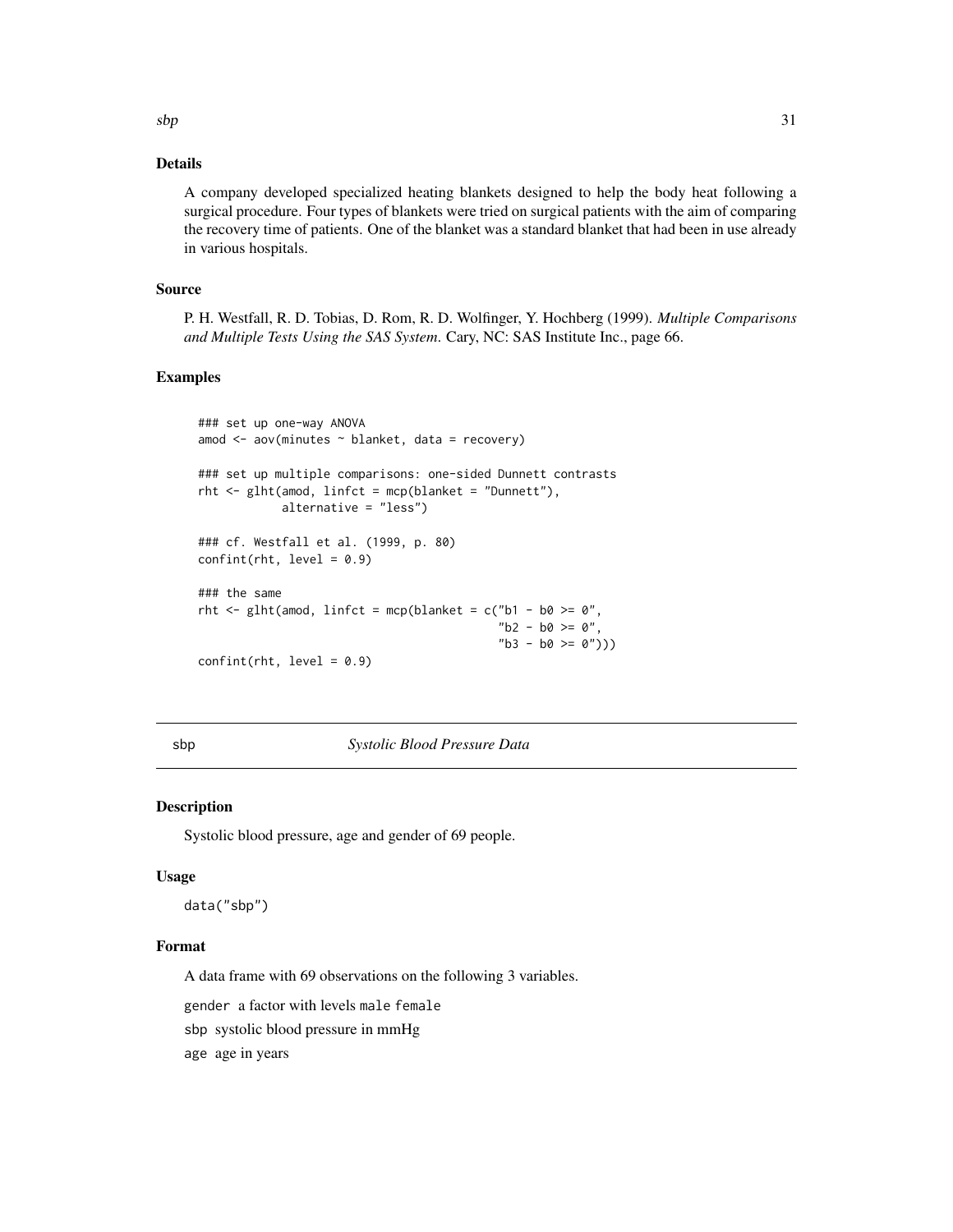# <span id="page-31-0"></span>Source

D. G. Kleinbaum, L. L. Kupper, K. E. Muller, A. Nizam, A. (1998), *Applied Regression Analysis and Other Multivariable Methods*, Duxbury Press, North Scituate, MA.

#### trees513 *Frankonian Tree Damage Data*

#### **Description**

Damages on young trees caused by deer browsing.

#### Usage

```
data("trees513")
```
#### Format

A data frame with 2700 observations on the following 4 variables.

- damage a factor with levels yes and no indicating whether or not the trees has been damaged by game animals, mostly roe deer.
- species a factor with levels spruce, fir, pine, softwood (other), beech, oak, ash/maple/elm/lime, and hardwood (other).
- lattice a factor with levels 1, ..., 53, essentially a number indicating the position of the sampled area.
- plot a factor with levels  $x_1, ..., x_5$  where x is the lattice. plot is nested within lattice and is a replication for each lattice point.

#### Details

In most parts of Germany, the natural or artificial regeneration of forests is difficult due to a high browsing intensity. Young trees suffer from browsing damage, mostly by roe and red deer. In order to estimate the browsing intensity for several tree species, the Bavarian State Ministry of Agriculture and Foresty conducts a survey every three years. Based on the estimated percentage of damaged trees, suggestions for the implementation or modification of deer management plans are made. The survey takes place in all 756 game management districts ('Hegegemeinschaften') in Bavaria. The data given here are from the game management district number 513 'Unterer Aischgrund' (located in Frankonia between Erlangen and H\"ochstadt) in 2006. The data of 2700 trees include the species and a binary variable indicating whether or not the tree suffers from damage caused by deer browsing.

#### Source

Bayerisches Staatsministerium fuer Landwirtschaft und Forsten (2006), Forstliche Gutachten zur Situation der Waldverjuengung 2006. <https://www.stmelf.bayern.de/wald/>

Torsten Hothorn, Frank Bretz and Peter Westfall (2008), Simultaneous Inference in General Parametric Models. *Biometrical Journal*, 50(3), 346–363; See vignette("generalsiminf",package = "multcomp").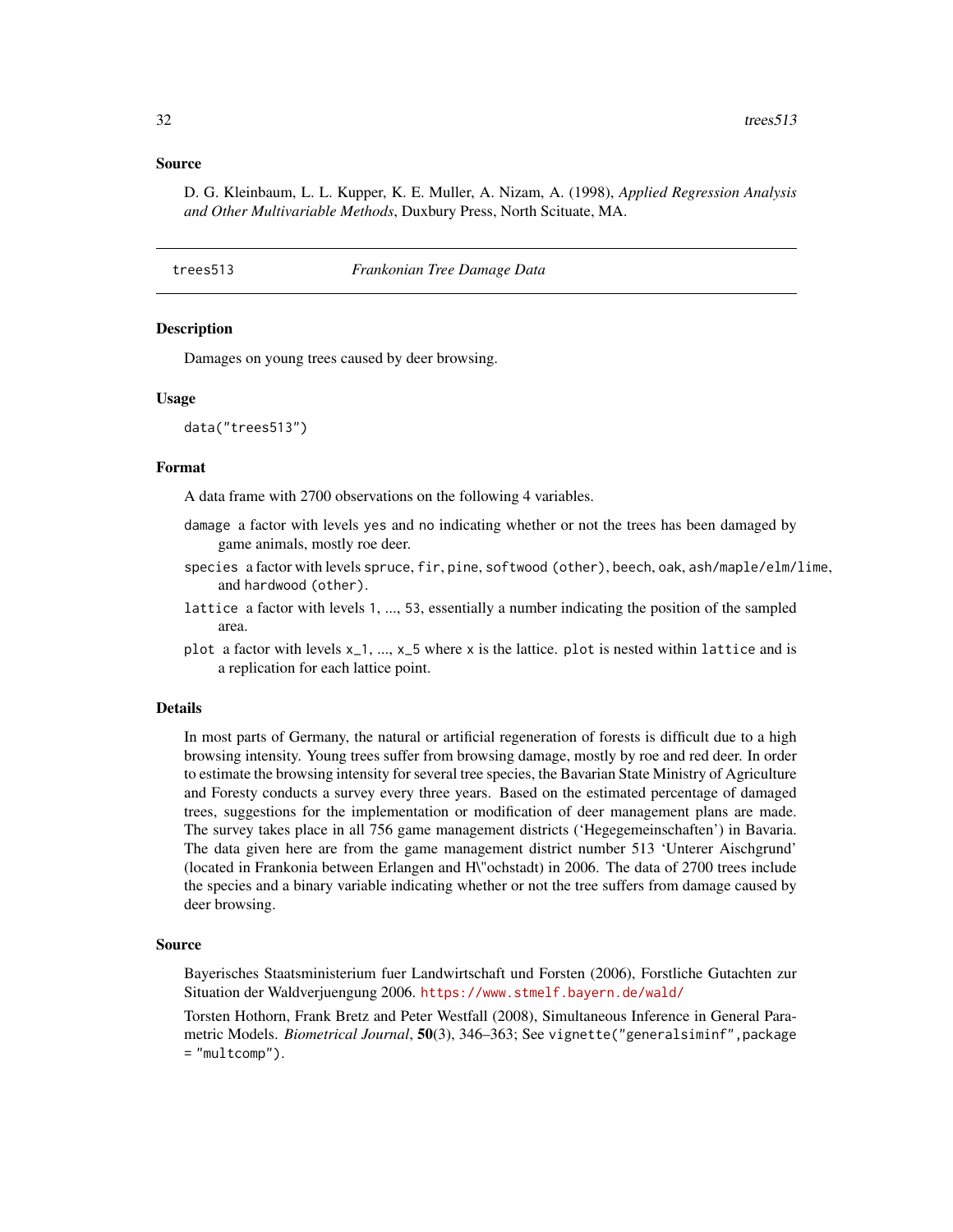#### <span id="page-32-0"></span>waste 33

# Examples

summary(trees513)

# waste *Industrial Waste Data Set*

# Description

Industrial waste output in a manufactoring plant.

# Usage

data("waste")

# Format

This data frame contains the following variables

temp temperature, a factor at three levels: low, medium, high.

envir environment, a factor at five levels: env1 ... env5.

waste response variable: waste output in a manufacturing plant.

# Details

The data are from an experiment designed to study the effect of temperature (temp) and environment (envir) on waste output in a manufactoring plant. Two replicate measurements were taken at each temperature / environment combination.

# Source

P. H. Westfall, R. D. Tobias, D. Rom, R. D. Wolfinger, Y. Hochberg (1999). *Multiple Comparisons and Multiple Tests Using the SAS System*. Cary, NC: SAS Institute Inc., page 177.

```
### set up two-way ANOVA with interactions
amod <- aov(waste ~ temp * envir, data=waste)
### comparisons of main effects only
K \leq gInt(amod, linfct = mcp(temp = "Tukey"))$linfct
K
glht(amod, K)
### comparisons of means (by averaging interaction effects)
low <- grep("low:envi", colnames(K))
```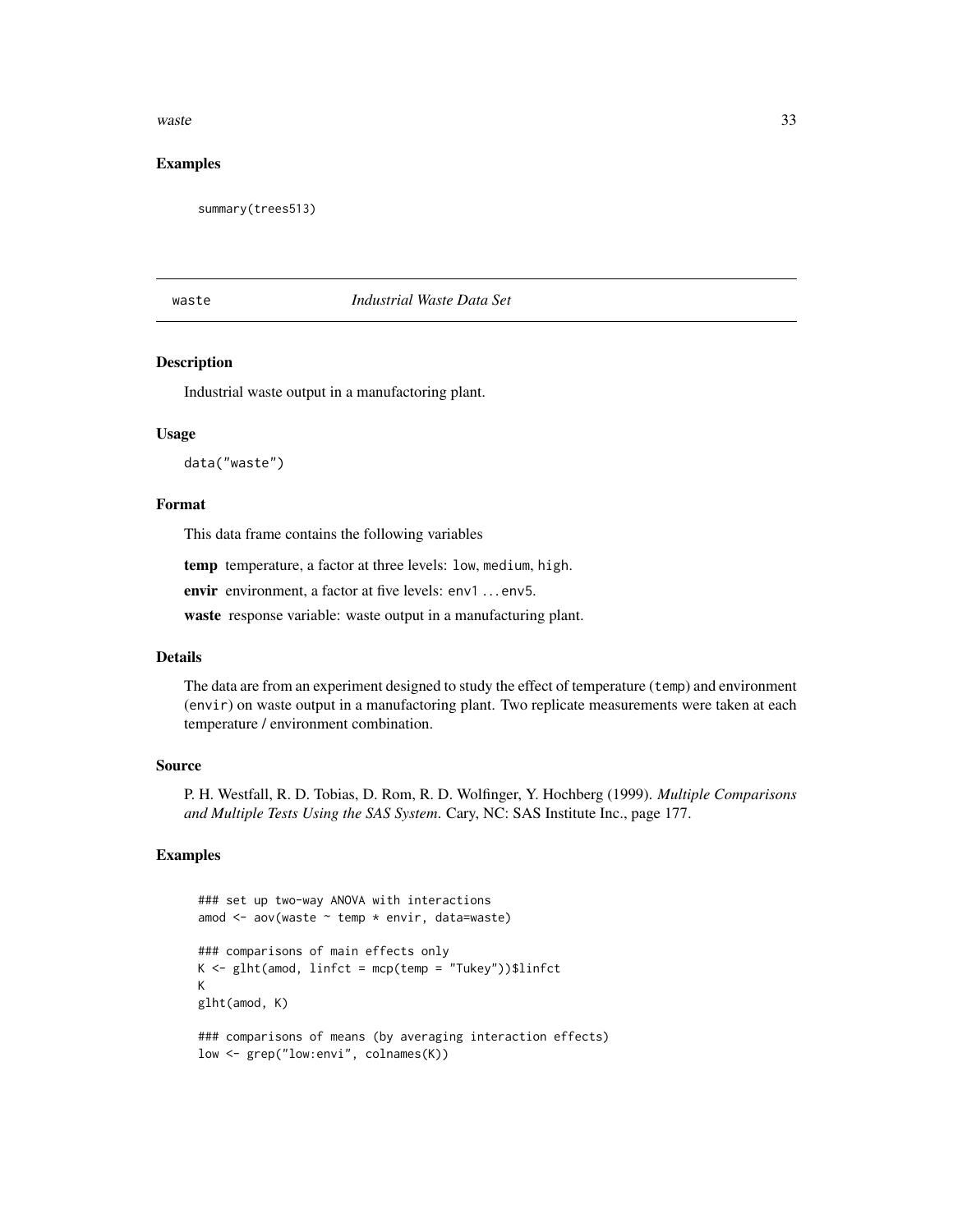```
med <- grep("medium:envi", colnames(K))
K[1, low] < -1 / (length(low) + 1)K[2, med] < -1 / (length(low) + 1)K[3, med] \leftarrow 1 / (length(low) + 1)
K[3, \text{low}] <- - 1 / (length(low) + 1)
K
confint(glht(amod, K))
### same as TukeyHSD
TukeyHSD(amod, "temp")
### set up linear hypotheses for all-pairs of both factors
wht <- glht(amod, linfct = mcp(temp = "Tukey", envir = "Tukey"))
### cf. Westfall et al. (1999, page 181)
summary(wht, test = adjusted("Shaffer"))
```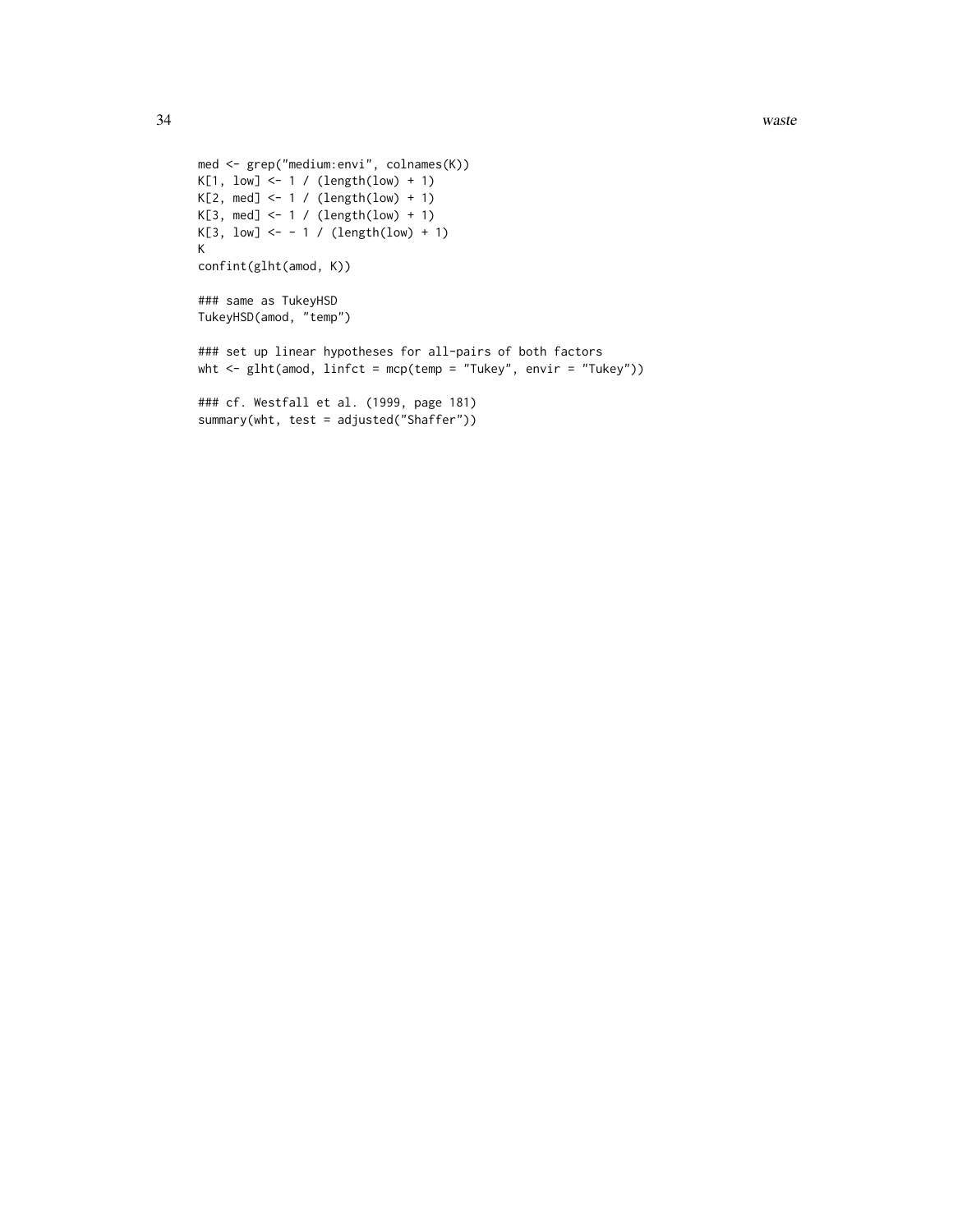# <span id="page-34-0"></span>Index

∗ Dunnett contrMat, [9](#page-8-0) ∗ Tukey contrMat, [9](#page-8-0) ∗ datasets adevent, [2](#page-1-0) cholesterol, [5](#page-4-0) cml, [8](#page-7-0) detergent, [10](#page-9-0) fattyacid, [11](#page-10-0) litter, [20](#page-19-0) mtept, [26](#page-25-0) recovery, [30](#page-29-0) sbp, [31](#page-30-0) trees513, [32](#page-31-0) waste, [33](#page-32-0) ∗ hplot plot.cld, [28](#page-27-0) ∗ htest cftest, [4](#page-3-0) glht, [12](#page-11-0) glht-methods, [16](#page-15-0) ∗ misc contrMat, [9](#page-8-0) modelparm, [25](#page-24-0) parm, [27](#page-26-0) ∗ models mmm, [21](#page-20-0) adevent, [2](#page-1-0) adjusted *(*glht-methods*)*, [16](#page-15-0) adjusted\_calpha *(*glht-methods*)*, [16](#page-15-0) aov, *[13](#page-12-0)*, *[25](#page-24-0)* boxplot, *[28](#page-27-0)* bread, *[21](#page-20-0)* cftest, [4](#page-3-0) Chisqtest *(*glht-methods*)*, [16](#page-15-0)

cholesterol, [5](#page-4-0)

cld, [6,](#page-5-0) *[28](#page-27-0)* cld.confint.glht, *[28](#page-27-0)* cld.glht, *[28](#page-27-0)* cld.summary.glht, *[28](#page-27-0)* cml, [8](#page-7-0) coef, *[13,](#page-12-0) [14](#page-13-0)*, *[17,](#page-16-0) [18](#page-17-0)*, *[25](#page-24-0)* coef.glht *(*glht-methods*)*, [16](#page-15-0) coeftest, *[4](#page-3-0)* confint, *[14](#page-13-0)*, *[18](#page-17-0)* confint.glht, *[14](#page-13-0)* confint.glht *(*glht-methods*)*, [16](#page-15-0) contrMat, [9,](#page-8-0) *[14](#page-13-0)* detergent, [10](#page-9-0) estfun, *[21](#page-20-0)* fattyacid, [11](#page-10-0) fixest, *[25](#page-24-0)* Ftest *(*glht-methods*)*, [16](#page-15-0) glht, *[7](#page-6-0)*, [12,](#page-11-0) *[17](#page-16-0)*, *[21](#page-20-0)*, *[25](#page-24-0)*, *[27,](#page-26-0) [28](#page-27-0)* glht-methods, [16](#page-15-0) glht.mlf, *[21](#page-20-0)* glm, *[13](#page-12-0)*, *[25](#page-24-0)* litter, [19](#page-18-0) lm, *[13](#page-12-0)*, *[18](#page-17-0)*, *[25](#page-24-0)* lmer, *[25](#page-24-0)* mcp, *[27](#page-26-0)* mcp *(*glht*)*, [12](#page-11-0) mlf *(*mmm*)*, [21](#page-20-0) mmm, [21](#page-20-0) model.frame, *[13](#page-12-0)* model.matrix, *[13](#page-12-0)* modelparm, *[13,](#page-12-0) [14](#page-13-0)*, [25](#page-24-0) mosaicplot, *[28](#page-27-0)* mtept, [26](#page-25-0) na.exclude, *[21](#page-20-0)*